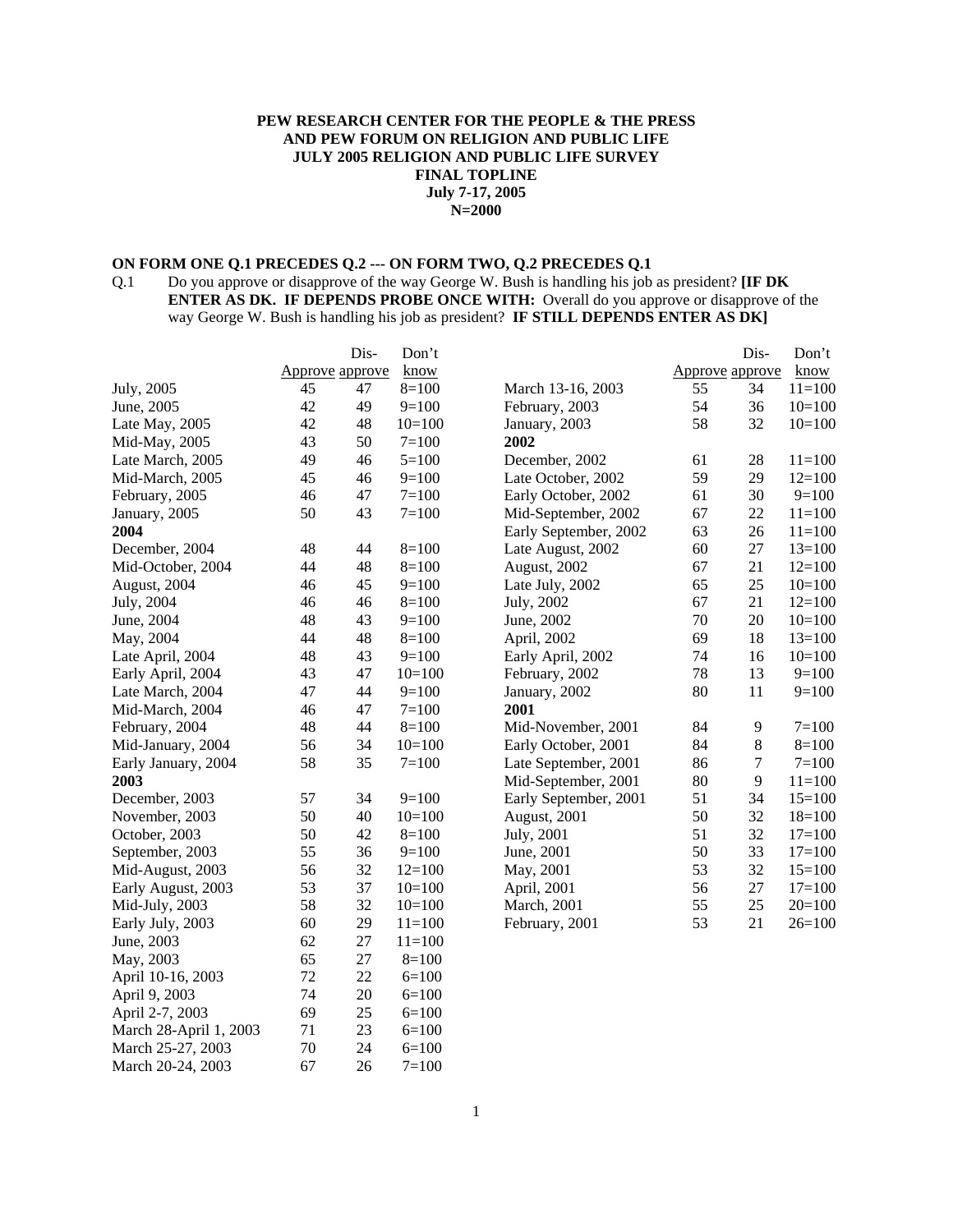| All in all, are you satisfied or dissatisfied with the way things are going in this country today?<br>Q.2 |  |  |  |
|-----------------------------------------------------------------------------------------------------------|--|--|--|
|-----------------------------------------------------------------------------------------------------------|--|--|--|

|                          | Sat-   | Dis-      | No         |
|--------------------------|--------|-----------|------------|
|                          | isfied | satisfied | Opinion    |
| July, 2005               | 35     | 58        | $7 = 100$  |
| Late May, 2005           | 39     | 57        | $4 = 100$  |
| February, 2005           | 38     | 56        | $6=100$    |
| January, 2005            | 40     | 54        | $6=100$    |
| December, 2004           | 39     | 54        | $7 = 100$  |
| Mid-October, 2004        | 36     | 58        | $6=100$    |
| July, 2004               | 38     | 55        | $7 = 100$  |
| May, 2004                | 33     | 61        | $6=100$    |
| Late February, 2004      | 39     | 55        | $6=100$    |
| Early January, 2004      | 45     | 48        | $7 = 100$  |
| December, 2003           | 44     | 47        | $9=100$    |
| October, 2003            | 38     | 56        | $6=100$    |
| August, 2003             | 40     | 53        | $7=100$    |
| April, 2003 <sup>1</sup> | 50     | 41        | $9=100$    |
| January, 2003            | 44     | 50        | $6=100$    |
| November, 2002           | 41     | 48        | $11 = 100$ |
| September, $2002^2$      | 41     | 55        | $4=100$    |
| Late August, 2002        | 47     | 44        | $9=100$    |
| May, 2002                | 44     | 44        | $12=100$   |
| March, 2002              | 50     | 40        | $10=100$   |
| Late September, 2001     | 57     | 34        | $9=100$    |
| Early September, 2001    | 41     | 53        | $6=100$    |
| June, 2001               | 43     | 52        | $5 = 100$  |
| <b>March</b> , 2001      | 47     | 45        | $8=100$    |
| February, 2001           | 46     | 43        | $11 = 100$ |
| January, 2001            | 55     | 41        | $4=100$    |
| October, 2000 (RVs)      | 54     | 39        | $7 = 100$  |
| September, 2000          | 51     | 41        | $8=100$    |
| June, 2000               | 47     | 45        | $8=100$    |
| April, 2000              | 48     | 43        | 9=100      |
| August, 1999             | 56     | 39        | $5=100$    |
| January, 1999            | 53     | 41        | $6=100$    |
| November, 1998           | 46     | 44        | $10=100$   |
| Early September, 1998    | 54     | 42        | $4 = 100$  |
| Late August, 1998        | 55     | 41        | $4=100$    |
| Early August, 1998       | 50     | 44        | $6=100$    |
| February, 1998           | 59     | 37        | 4=100      |
| January, 1998            | 46     | 50        | 4=100      |
| September, 1997          | 45     | 49        | $6=100$    |
| August, 1997             | 49     | 46        | $5=100$    |
| January, 1997            | 38     | 58        | 4=100      |
| July, 1996               | 29     | 67        | $4=100$    |
| March, 1996              | 28     | 70        | $2=100$    |

|                                  | Sat-   | Dis-      | No         |
|----------------------------------|--------|-----------|------------|
|                                  | isfied | satisfied | Opinion    |
| October, 1995                    | 23     | 73        | $4=100$    |
| June, 1995                       | 25     | 73        | $2=100$    |
| April, 1995                      | 23     | 74        | $3=100$    |
| July, 1994                       | 24     | 73        | $3=100$    |
| March, 1994                      | 24     | 71        | $5=100$    |
| October, 1993                    | 22     | 73        | $5=100$    |
| September, 1993                  | 20     | 75        | $4=100$    |
| May, 1993                        | 22     | 71        | $7=100$    |
| January, 1993                    | 39     | 50        | $11 = 100$ |
| January, 1992                    | 28     | 68        | $4=100$    |
| November, 1991                   | 34     | 61        | $5=100$    |
| Late Feb, 1991 ( <i>Gallup</i> ) | 66     | 31        | $3=100$    |
| <b>August, 1990</b>              | 47     | 48        | $5=100$    |
| May, 1990                        | 41     | 54        | $5=100$    |
| January, 1989                    | 45     | 50        | $5=100$    |
| September, 1988 (RVs)            | 50     | 45        | $5=100$    |
| May, 1988                        | 41     | 54        | $5=100$    |
| January, 1988                    | 39     | 55        | $6=100$    |

<sup>1</sup> Asked April 8, 2003 only; N=395.

 $2<sup>2</sup>$  The September 2002 trend is from a Pew Global Attitudes Project survey, fielded August 19 to September 8, 2002 and released December 4, 2002.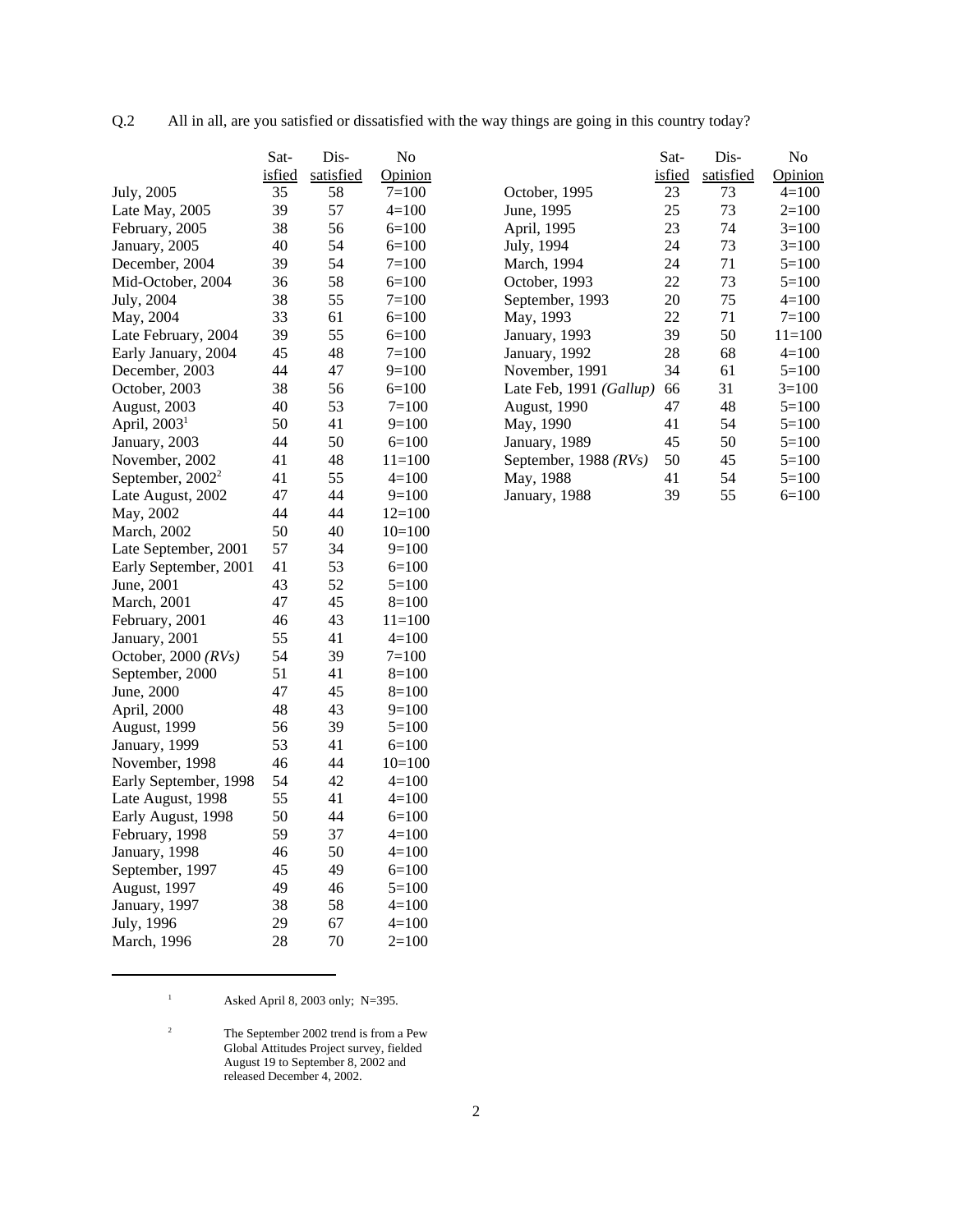Q.3 I'd like to get your views on some issues that are being discussed in this country today. All in all, do you strongly favor, favor, oppose, or strongly oppose **[READ AND RANDOMIZE; OBSERVE FORM SPLITS]** Do you strongly favor, favor, oppose, or strongly oppose **[NEXT ITEM]?**

|      |                                                                                                                                                                                                      |            |                 |                    |    | ------ FAVOR ------ ----- OPPOSE ------- |                    |             |
|------|------------------------------------------------------------------------------------------------------------------------------------------------------------------------------------------------------|------------|-----------------|--------------------|----|------------------------------------------|--------------------|-------------|
|      |                                                                                                                                                                                                      |            | <b>Strongly</b> |                    |    | <b>Strongly</b>                          |                    | Don't       |
|      |                                                                                                                                                                                                      | <u>Net</u> |                 | <b>Favor Favor</b> |    | Net Oppose Oppose                        |                    | <u>know</u> |
|      | ASK FORM 1 ONLY [N=1000]:                                                                                                                                                                            |            |                 |                    |    |                                          |                    |             |
| a.F1 | The death penalty for persons convicted                                                                                                                                                              |            |                 |                    |    |                                          |                    |             |
|      | of murder                                                                                                                                                                                            | 68         | 32              | 36                 | 24 | $\boldsymbol{8}$                         | 16                 | $8=100$     |
|      | Mid-July, 2003                                                                                                                                                                                       | 64         | 28              | 36                 | 30 | 10                                       | 20                 | $6=100$     |
|      | March, 2002                                                                                                                                                                                          | 67         | 33              | 34                 | 26 | 9                                        | 17                 | $7 = 100$   |
|      | <b>March</b> , 2001                                                                                                                                                                                  | 66         | 30              | 36                 | 27 | 10                                       | 17                 | $7 = 100$   |
|      | September, 1999                                                                                                                                                                                      | 74         | 41              | 33                 | 22 | 7                                        | 15                 | $4=100$     |
|      | June, 1996                                                                                                                                                                                           | 78         | 43              | 35                 | 18 | $\boldsymbol{7}$                         | 11                 | $4 = 100$   |
| b.F1 | Making it legal for doctors to give terminally ill                                                                                                                                                   |            |                 |                    |    |                                          |                    |             |
|      | patients the means to end their lives                                                                                                                                                                | 51         | 18              | 33                 | 40 | 16                                       | 24                 | $9=100$     |
|      | Mid-July, 2003                                                                                                                                                                                       | 54         | 18              | 36                 | 39 | 17                                       | 22                 | $7 = 100$   |
|      | March, 2001                                                                                                                                                                                          | 53         | 19              | 34                 | 40 | 18                                       | 22                 | $7 = 100$   |
| c.F1 | Allowing churches and other houses of worship<br>to apply, along with other organizations, for<br>government funding to provide social services<br>such as job training or drug treatment counseling |            |                 |                    |    |                                          |                    |             |
|      | to people who need them                                                                                                                                                                              | 66         | 25              | 41                 | 30 | $\boldsymbol{8}$                         | 22                 | $4=100$     |
|      | February, 2004                                                                                                                                                                                       | 69         | 28              | 41                 | 29 | 10                                       | 19                 | $2=100$     |
|      | March, 2002                                                                                                                                                                                          | 70         | 26              | 44                 | 27 | 9                                        | 18                 | $3=100$     |
|      | June, 2001                                                                                                                                                                                           | 72         | 30              | 42                 | 25 | 10                                       | 15                 | $3=100$     |
|      | March, 2001                                                                                                                                                                                          | 75         | 30              | 45                 | 21 | $\boldsymbol{8}$                         | 13                 | $4=100$     |
|      | February, 2001                                                                                                                                                                                       | 64         | 28              | 36                 | 30 | 11                                       | 19                 | $6=100$     |
|      | September, $2000^3$ (RVs)                                                                                                                                                                            | 67         | 32              | 35                 | 29 | 12                                       | 17                 | $4=100$     |
| d.F1 | The U.S. government guaranteeing health<br>insurance for all citizens, even if it means                                                                                                              |            |                 |                    |    |                                          |                    |             |
|      | raising taxes                                                                                                                                                                                        | 64         | 25              | 39                 | 30 | 10                                       | 20                 | $6=100$     |
|      | December, 2004                                                                                                                                                                                       | 65         | 31              | 34                 | 30 | 10                                       | 20                 | $5 = 100$   |
|      | Early September, 2004                                                                                                                                                                                | 66         | 30              | 36                 | 26 | 11                                       | 15                 | $8=100$     |
|      | August, 2003                                                                                                                                                                                         | 67         | 23              | 44                 | 29 | 10                                       | 19                 | $4=100$     |
| e.F1 | Passing a constitutional amendment that would                                                                                                                                                        |            |                 |                    |    |                                          |                    |             |
|      | allow federal and state governments to make                                                                                                                                                          |            |                 |                    |    |                                          |                    |             |
|      | flag burning illegal                                                                                                                                                                                 | 54         | 29              | 25                 | 38 | 15                                       | 23                 | $8=100$     |
|      | October, 1989                                                                                                                                                                                        | 65         | $\overline{a}$  | $\overline{a}$     | 31 | $\bar{\phantom{a}}$                      | $\bar{\mathbb{Z}}$ | $4=100$     |
|      | ASK FORM 2 ONLY [N=1000]:                                                                                                                                                                            |            |                 |                    |    |                                          |                    |             |
| f.F2 | The death penalty for persons convicted of                                                                                                                                                           |            |                 |                    |    |                                          |                    |             |
|      | murder when they were under the age of 18                                                                                                                                                            | 37         | 12              | 25                 | 54 | 19                                       | 35                 | $9=100$     |
|      | Mid-July, 2003                                                                                                                                                                                       | 35         | 11              | 24                 | 58 | 20                                       | 38                 | $7 = 100$   |

<sup>&</sup>lt;sup>3</sup> Based on registered voters. Item was worded: "Allowing religious organizations to apply, along with other organizations, for government funding to provide social services such as job training or drug treatment counseling to people who need them."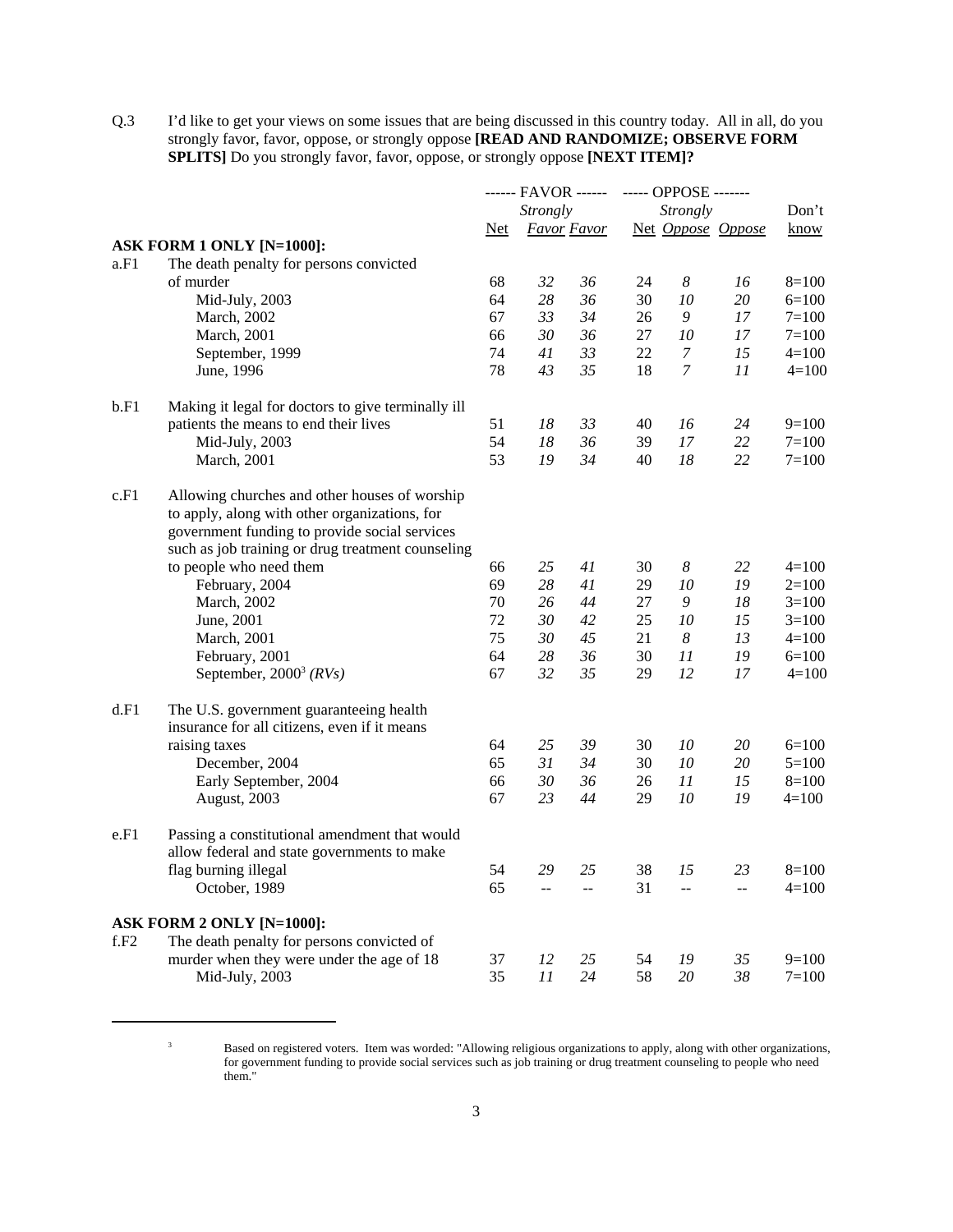|      | Q.3 CONTINUED                                                                                                                   |            | ------ FAVOR ------ |                    |    |          | ----- OPPOSE ------- |          |
|------|---------------------------------------------------------------------------------------------------------------------------------|------------|---------------------|--------------------|----|----------|----------------------|----------|
|      |                                                                                                                                 |            | <i>Strongly</i>     |                    |    | Strongly |                      | Don't    |
|      |                                                                                                                                 | <u>Net</u> |                     | <i>Favor Favor</i> |    |          | Net Oppose Oppose    | know     |
| g.F2 | Making it legal for doctors to assist terminally                                                                                |            |                     |                    |    |          |                      |          |
|      | ill patients in committing suicide                                                                                              | 44         | 12                  | 32                 | 48 | 21       | 27                   | $8=100$  |
|      | Mid-July, $2003$                                                                                                                | 43         | 14                  | 29                 | 48 | 24       | 24                   | $9=100$  |
| h.F2 | Providing more generous government assistance                                                                                   |            |                     |                    |    |          |                      |          |
|      | to the poor                                                                                                                     | 69         | 29                  | 40                 | 25 | 6        | 19                   | $6=100$  |
|      | December, 2003                                                                                                                  | 71         | 30                  | 41                 | 24 | 6        | 18                   | $5=100$  |
|      | March, 2002                                                                                                                     | 68         | 24                  | 44                 | 27 | 5        | 22                   | $5=100$  |
|      | March, 2001                                                                                                                     | 73         | 28                  | 45                 | 23 | 6        | 17                   | $4=100$  |
| i.F2 | Allowing gays and lesbians to serve openly                                                                                      |            |                     |                    |    |          |                      |          |
|      | in the military                                                                                                                 | 58         | 15                  | 43                 | 32 | 15       | 17                   | $10=100$ |
|      | July, 1994                                                                                                                      | 52         | 16                  | 36                 | 45 | 26       | 19                   | $3=100$  |
| i.F2 | Taking some of the federal funds spent on<br>government anti-poverty programs and<br>giving them to religious groups to provide |            |                     |                    |    |          |                      |          |
|      | social services                                                                                                                 | 33         | 6                   | 27                 | 58 | 21       | 37                   | $9=100$  |

# **NO QUESTION 4 OR 5**

#### **ASK FORM 1 ONLY [N=1000]:**

Q.6F1 In the dispute between Israel and the Palestinians, which side do you sympathize with more, Israel or the Palestinians?

|                       |        |              | Both   | Neither | Don't know |
|-----------------------|--------|--------------|--------|---------|------------|
|                       | Israel | Palestinians | (VOL.) | (VOL.)  | Refused    |
| July, 2005            | 37     | 12           |        | 19      | $27=100$   |
| July, 2004            | 40     | 13           |        | 18      | $22=100$   |
| Late February, 2004   | 46     | 12           | 8      | 15      | $19=100$   |
| Mid-July, 2003        | 41     | 13           | 8      | 18      | $20=100$   |
| April, 2002           | 41     | 13           | 6      | 21      | $19=100$   |
| Mid-October, 2001     | 47     | 10           | 8      | 18      | $17 = 100$ |
| Early September, 2001 | 40     | 17           | 6      | 23      | $14=100$   |
| September, 1997       | 48     | 13           |        | 16      | $18=100$   |
| September, 1993       | 45     | 21           | 3      | 18      | $12=100$   |
| Chicago CFR 1990      | 34     | 13           |        | 26      | $20=100$   |
| Chicago CFR 1978      | 38     | 12           | 8      | 15      | $13=100$   |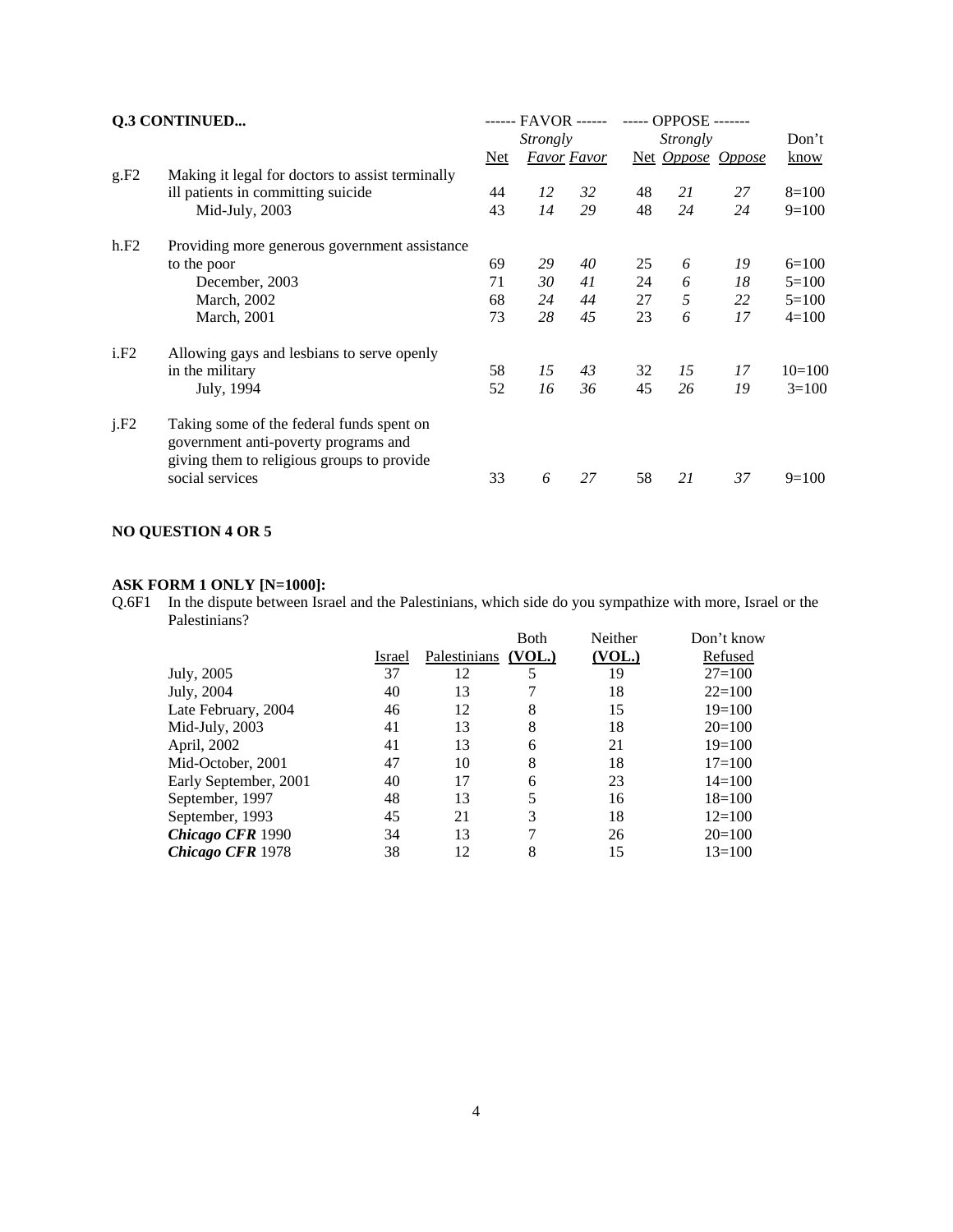#### **ASK IF 1-4 IN Q.6F1 [N=742]:**

Q.7F1 Which one of the following has had the biggest influence on your thinking on this issue **(READ IN ORDER)**<sup>4</sup>

|                |                                         | Mid-July |
|----------------|-----------------------------------------|----------|
|                |                                         | 2003     |
| 9              | A personal experience                   | 8        |
| 6              | The views of your friends and family    | 4        |
| 30             | What you have seen or read in the media | 33       |
| 22             | Your religious beliefs                  | 20       |
| 17             | Your education                          | 21       |
| 12             | OR Something else                       | 10       |
| $\overline{4}$ | Don't know/Refused (VOL.)               | 4        |
| 100            |                                         |          |

#### **ASK FORM 2 ONLY [N=1000]:**

Q.8F2 Thinking about the Mideast situation these days, do you think the U.S. should take Israel's side more, less or about as much as it has in the past?

|           |                        | Jan  | Jan  | Oct 15-21 |
|-----------|------------------------|------|------|-----------|
|           |                        | 2003 | 2002 | 2001      |
| 16        | More                   | 17   | 22   | 16        |
| 22        | Less                   | 19   | 14   | 19        |
| 47        | As much as in the past | 54   | 53   | 56        |
| <u>15</u> | Don't know/Refused     | 10   | 11   | 9         |
| 100       |                        | 100  | 100  |           |

#### **ASK FORM 1 ONLY [N=1000]:**

Q.9XF1 Now I'd like your views on some people. (First,) would you say your overall opinion of… **[INSERT ITEM; RANDOMIZE]** is very favorable, mostly favorable, mostly UNfavorable, or very unfavorable? **[INTERVIEWERS: PROBE TO DISTINGUISH BETWEEN "NEVER HEARD OF" AND "CAN'T RATE."] (VOL) (VOL)**

|         |                               |       |     | -------Favorable------ |       |       | -----Unfavorable----- | Never             | Can't     |
|---------|-------------------------------|-------|-----|------------------------|-------|-------|-----------------------|-------------------|-----------|
|         |                               | Total |     | Very Mostly            | Total | Very  | <i>Mostly</i>         | Heard of Rate/Ref |           |
| a.F1    | George W. Bush                | 51    | 22  | 29                     | 46    | 25    | 21                    | $\Omega$          | $3=100$   |
|         | Late March, 2005              | 53    | 23  | 30                     | 45    | 27    | 18                    | $\theta$          | $2=100$   |
|         | Mid-October, 2004 $(RVs)$     | 56    | 26  | 30                     | 42    | 23    | 19                    | *                 | $2=100$   |
|         | Early October, 2004 (RVs)     | 57    | 27  | 30                     | 40    | 20    | 20                    | $\theta$          | $3=100$   |
|         | Early September, 2004         | 52    | 25  | 27                     | 43    | 24    | 19                    | *                 | $5 = 100$ |
|         | September 11-14               | 49    | 24  | 25                     | 46    | 27    | 19                    | $\theta$          | $5 = 100$ |
|         | September 8-10                | 55    | 28  | 27                     | 40    | 21    | 19                    | ∗                 | $5 = 100$ |
|         | August, 2004                  | 58    | 27  | 31                     | 39    | 22    | 17                    | $\mathbf{0}$      | $3=100$   |
|         | June, 2004                    | 52    | 19  | 33                     | 45    | 22    | 23                    | *                 | $3=100$   |
|         | Early February, 2004          | 53    | 21  | 32                     | 44    | 25    | 19                    | $\Omega$          | $3=100$   |
| Gallup: | January 29 - February 1, 2004 | 52    | --  | --                     | 47    | --    | --                    | --                | $1=100$   |
| Gallup: | January 2-5, 2004             | 65    | $-$ |                        | 35    | $- -$ |                       | --                | $* = 100$ |
| Gallup: | October 6-8, 2003             | 60    | $-$ | --                     | 39    | $- -$ |                       | --                | $1=100$   |
| Gallup: | June 9-10, 2003               | 66    | --  | --                     | 33    | $- -$ |                       | --                | $1=100$   |
|         | April, 2003                   | 72    | 37  | 35                     | 25    | 11    | 14                    | $\theta$          | $3=100$   |
|         | December, 2002                | 68    | 35  | 33                     | 27    | 11    | 16                    | $\theta$          | $5=100$   |
|         |                               |       |     |                        |       |       |                       |                   |           |

<sup>&</sup>lt;sup>4</sup>In 2003, the order in which response options 1-5 were read was randomized for each respondent.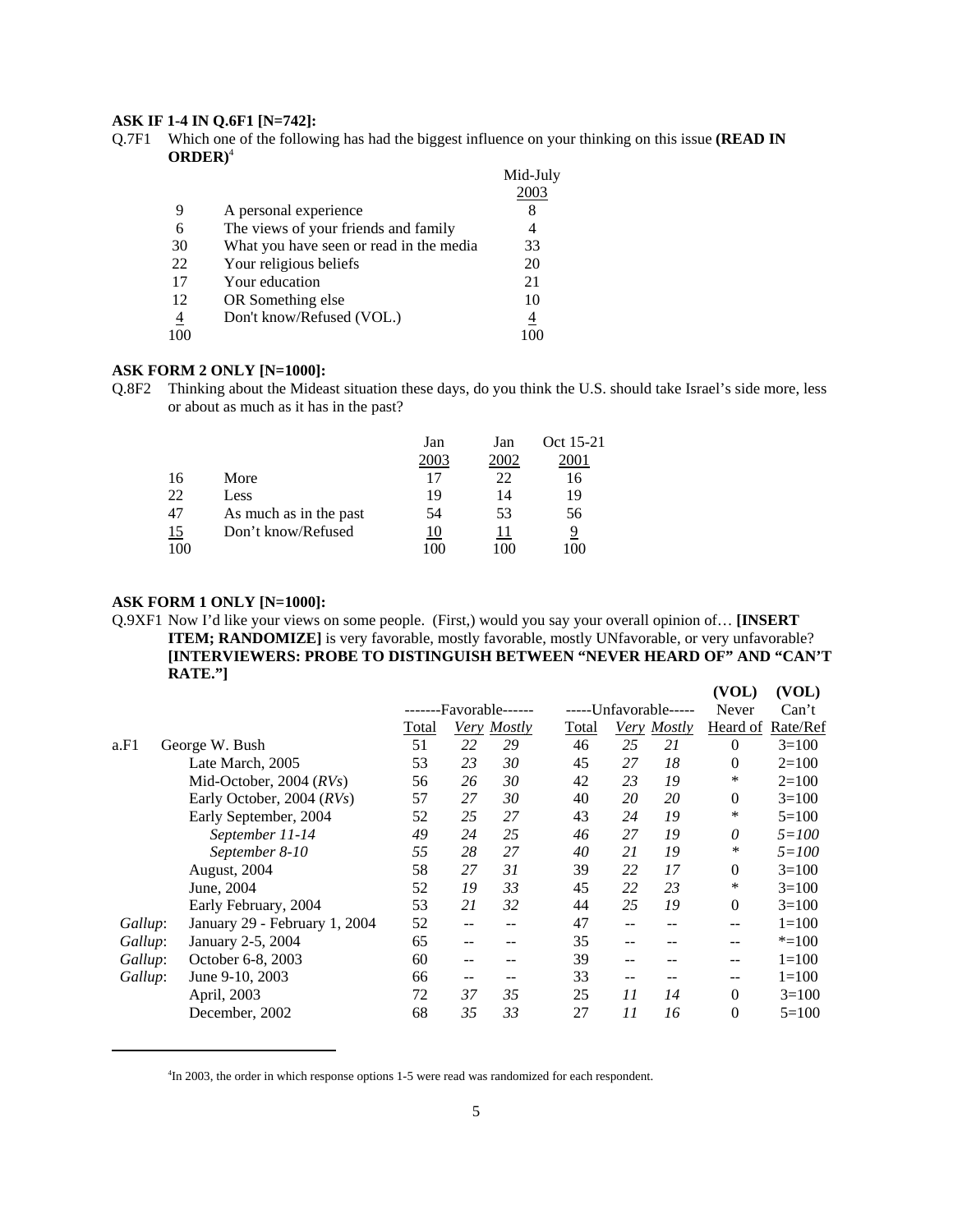|      | <b>Q.9X CONTINUED</b>             |       |    |                        |                       |                |        | (VOL)        | (VOL)             |
|------|-----------------------------------|-------|----|------------------------|-----------------------|----------------|--------|--------------|-------------------|
|      |                                   |       |    | -------Favorable------ | -----Unfavorable----- |                |        | Never        | Can't             |
|      |                                   | Total |    | Very Mostly            | Total                 | Very           | Mostly |              | Heard of Rate/Ref |
|      | July, 2001                        | 61    | 22 | 39                     | 35                    | 14             | 21     | *            | $4=100$           |
|      | January, 2001                     | 60    | 24 | 36                     | 33                    | 12             | 21     | $\mathbf{0}$ | $7 = 100$         |
|      | May, 2000                         | 58    | 18 | 40                     | 31                    | 12             | 19     | 1            | $10=100$          |
|      | March, 1999 <sup>5</sup>          | 61    | 21 | 40                     | 21                    | $\overline{7}$ | 14     | 4            | $14 = 100$        |
|      | November, 1997                    | 54    | 13 | 41                     | 18                    | 6              | 12     | 9            | $19=100$          |
| b.F1 | Pope Benedict the sixteenth       | 44    | 10 | 34                     | 11                    | $\overline{4}$ | 7      | 4            | $41 = 100$        |
|      | June, 1996 (John Paul II)         | 76    | 28 | 48                     | 13                    | $\overline{4}$ | 9      |              | $10=100$          |
|      | May, 1990 ( <i>John Paul II</i> ) | 79    | 31 | 48                     | 11                    | $\overline{4}$ | 7      |              | $9=100$           |
|      | May, 1987 (John Paul II)          | 76    | 28 | 48                     | 14                    | $\overline{4}$ | 10     | 1            | $9=100$           |
| c.F1 | British Prime Minister Tony Blair | 66    | 21 | 45                     | 11                    | $\overline{4}$ | 7      | 5            | $18=100$          |
|      | Late Feb, $20046$                 | 75    | 37 | 38                     | 11                    | $\overline{4}$ | 7      | 4            | $10=100$          |
|      | April 11-16, 2003                 | 68    | 32 | 36                     | 10                    | 3              | 7      | 10           | $12=100$          |

#### **ASK FORM 1 ONLY [N=1000]:**

Q.9F1 Now thinking about some specific religious groups... Is your overall opinion of **[INSERT FIRST ITEM,** RANDOMIZE; ITEM e SHOULD ALWAYS COME LAST.] very favorable, mostly favorable, mostly UNfavorable, or very unfavorable? **[INTERVIEWERS: PROBE TO DISTINGUISH BETWEEN "NEVER HEARD OF" AND "CAN'T RATE."] (VOL) (VOL)**

|                               |              |    |    |                                              |                         |                | , , on,                                     | $\lambda$         |
|-------------------------------|--------------|----|----|----------------------------------------------|-------------------------|----------------|---------------------------------------------|-------------------|
|                               |              |    |    |                                              |                         |                | Never                                       | Can't             |
|                               | <b>Total</b> |    |    | Total                                        |                         |                |                                             | Heard of Rate/Ref |
| Catholics                     | 73           | 24 | 49 | 14                                           | $\overline{4}$          | 10             | $\mathbf{0}$                                | $13=100$          |
| Mid-July, 2003                | 69           | 21 | 48 | 18                                           | 6                       | 12             | ∗                                           | $13=100$          |
| March, 2002                   | 74           | 19 | 55 | 13                                           | $\overline{4}$          | 9              | $\ast$                                      | $13=100$          |
| Mid-November, 2001            | 78           | 29 | 49 | 8                                            | 3                       | 5              | $\ast$                                      | $14=100$          |
| March, 2001                   | 74           | 19 | 55 | 13                                           | $\mathfrak{Z}$          | 10             | 1                                           | $12=100$          |
| September, 2000 $(RVs)$       | 78           | 29 | 49 | 9                                            | $\mathfrak{Z}$          | 6              | *                                           | $13=100$          |
| Jews                          | 77           | 23 | 54 | 7                                            | $\overline{\mathbf{c}}$ | 5              | $\ast$                                      | $16=100$          |
| Late May, 2005                | 77           | 37 | 40 | 7                                            |                         | 5              | $\overline{\phantom{m}}$                    | $16=100$          |
| Mid-July, 2003                | 72           | 20 | 52 | 9                                            | $\mathfrak{Z}$          | 6              | 1                                           | $18=100$          |
| March, 2002                   | 74           | 18 | 56 | 9                                            | $\overline{c}$          | 7              | $\ast$                                      | $17=100$          |
| Mid-November, 2001            | 75           | 24 | 51 | 7                                            | $\overline{c}$          | 5              | $\ast$                                      | $18=100$          |
| March, 2001                   | 72           | 16 | 56 | 10                                           | $\overline{c}$          | 8              | $\ast$                                      | $18=100$          |
| September, 2000 (RVs)         | 77           | 27 | 50 | 8                                            | $\mathfrak{Z}$          | 5              | $\ast$                                      | $15=100$          |
| June, 1997                    | 82           | 26 | 56 | 9                                            | $\overline{c}$          | 7              | $\mathbf{1}$                                | $8=100$           |
| <b>Evangelical Christians</b> | 57           | 17 | 40 | 19                                           | 5                       | 14             | 5                                           | $19=100$          |
| Mid-July, 2003                | 58           | 18 | 40 | 18                                           | 6                       | 12             | 3                                           | $21 = 100$        |
| March, 2002                   | 55           | 13 | 42 | 18                                           | 5                       | 13             | 7                                           | $20=100$          |
| March, 2001                   | 55           | 13 | 42 | 16                                           | $\overline{4}$          | 12             | 8                                           | $21 = 100$        |
| September, 2000 $(RVs)$       | 63           | 21 | 42 | 16                                           | 3                       | 13             | 3                                           | $18=100$          |
| February, 1996                | 39           | 13 | 26 | 38                                           | 15                      | 23             | 11                                          | $12=100$          |
| July, 1994                    | 43           | 10 | 33 | 32                                           | 10                      | 22             | 11                                          | $14=100$          |
| May, 1990                     | 43           | 12 | 31 | 38                                           | 19                      | 19             | 7                                           | $12=100$          |
|                               |              |    |    | -------Favorable------<br><b>Very Mostly</b> |                         | $\overline{c}$ | -----Unfavorable-----<br><b>Very Mostly</b> |                   |

<sup>5</sup> In March 1999 and November 1997 the category was listed: "Texas Governor George W. Bush."

<sup>6</sup> In 2004 the response options were "very favorable, somewhat favorable, somewhat unfavorable, or very unfavorable."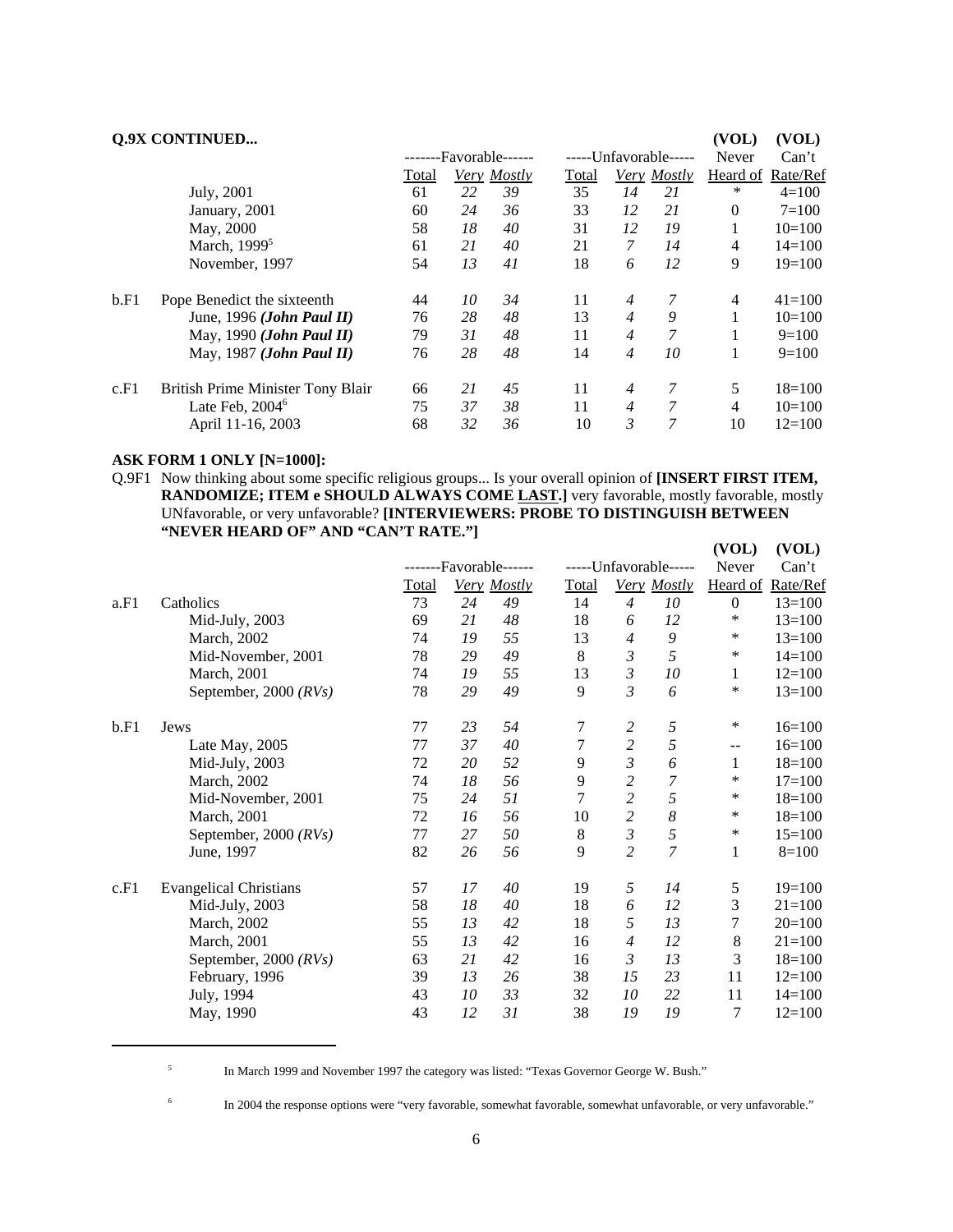| <b>Q.9F1 CONTINUED</b> |
|------------------------|
|                        |

|      | <b>Q.9F1 CONTINUED</b>              |                        |                |             |       |                       |             | (VOL)             | (VOL)      |
|------|-------------------------------------|------------------------|----------------|-------------|-------|-----------------------|-------------|-------------------|------------|
|      |                                     | -------Favorable------ |                |             |       | -----Unfavorable----- |             |                   | Can't      |
|      |                                     | Total                  |                | Very Mostly | Total |                       | Very Mostly | Heard of Rate/Ref |            |
| d.F1 | Muslim Americans                    | 55                     | 9              | 46          | 25    | 9                     | 16          | *                 | $20=100$   |
|      | Mid-July, 2003                      | 51                     | 10             | 41          | 24    | 9                     | 15          | 1                 | $24 = 100$ |
|      | March, 2002                         | 54                     | 8              | 46          | 22    | 8                     | 14          | 2                 | $22=100$   |
|      | Mid-November, 2001                  | 59                     | 15             | 44          | 17    | 5                     | 12          |                   | $23=100$   |
|      | March, 2001                         | 45                     | 7              | 38          | 24    | 8                     | 16          | 4                 | $27 = 100$ |
|      | September, 2000 $(RVs)$             | 50                     | 11             | 39          | 21    | 8                     | 13          | 2                 | $27 = 100$ |
| e.F1 | Atheists, that is, people who don't |                        |                |             |       |                       |             |                   |            |
|      | believe in God                      | 35                     | 7              | 28          | 50    | 28                    | 22          | $\Omega$          | $15=100$   |
|      | Mid-July, 2003                      | 34                     | 7              | 27          | 52    | 33                    | 19          | *                 | $14 = 100$ |
|      | March, 2002                         | 34                     | 5              | 29          | 54    | 31                    | 23          | *                 | $12=100$   |
|      | Mid-November, 2001                  | 32                     | 7              | 25          | 49    | 28                    | 21          | *                 | $19=100$   |
|      | March, 2001                         | 29                     | $\overline{4}$ | 25          | 57    | 35                    | 22          | *                 | $14 = 100$ |
|      | September, 2000 $(RVs)$             | 32                     | 8              | 24          | 52    | 32                    | 20          | *                 | $16=100$   |

### **ASK FORM 2 ONLY [N=1000]:**

Q.10F2 Now I'd like your opinion of some groups and organizations in the news. (First,) would you say your overall opinion of... **[INSERT ITEM; RANDOMIZE AND ROTATE ITEMS IN BLOCKS, FIRST a** THRU c, THEN d THRU g] is very favorable, mostly favorable, mostly UNfavorable, or very unfavorable? **[INTERVIEWERS: PROBE TO DISTINGUISH BETWEEN "NEVER HEARD OF" AND "CAN'T RATE."] (VOL) (VOL)**

|         |                                     |              |    | -------Favorable------ |              |                | -----Unfavorable----- | Never            | Can't      |
|---------|-------------------------------------|--------------|----|------------------------|--------------|----------------|-----------------------|------------------|------------|
|         |                                     | <b>Total</b> |    | Very Mostly            | <b>Total</b> |                | <b>Very Mostly</b>    | Heard of         | Rate/Ref   |
| a.F2    | The Christian conservative movement | 42           | 11 | 31                     | 34           | 13             | 21                    | 8                | $16=100$   |
|         | Late March, 2005                    | 41           | 15 | 26                     | 34           | 15             | 19                    | 9                | $16=100$   |
|         | March, 2002                         | 45           | 10 | 35                     | 29           | 11             | 18                    | 12               | $15=100$   |
|         | March, 2001                         | 42           | 9  | 33                     | 31           | 11             | 20                    | 11               | $16=100$   |
| b.F2    | Business corporations               | 49           | 9  | 40                     | 40           | 11             | 29                    | ∗                | $11 = 100$ |
|         | March, 2002                         | 62           | 10 | 52                     | 29           | 6              | 23                    | 1                | $8=100$    |
|         | July, 2001                          | 59           | 9  | 50                     | 27           | 6              | 21                    | ∗                | $14=100$   |
|         | March, 2001                         | 65           | 9  | 56                     | 25           | 6              | 19                    | 1                | $9=100$    |
|         | August, 1999                        | 73           | 8  | 65                     | 22           | 3              | 19                    | $\mathbf{0}$     | $5=100$    |
|         | Early September, 1998               | 64           | 9  | 55                     | 26           | 5              | 21                    | $\ast$           | $10=100$   |
|         | October, 1997                       | 66           | 11 | 55                     | 28           | 5              | 23                    | ∗                | $6=100$    |
|         | June, 1997                          | 68           | 8  | 60                     | 25           | $\overline{7}$ | 18                    | ∗                | $7=100$    |
|         | May, 1997                           | 59           | 9  | 50                     | 28           | 7              | 21                    | 1                | $12=100$   |
|         | June, 1996                          | 62           | 10 | 52                     | 31           | 6              | 25                    | *                | $7=100$    |
|         | February, 1996                      | 59           | 9  | 50                     | 34           | 10             | 24                    | 1                | $6=100$    |
|         | October, 1995                       | 60           | 6  | 54                     | 36           | 7              | 29                    | $\boldsymbol{0}$ | $4 = 100$  |
|         | July, 1994                          | 70           | 8  | 62                     | 24           | 5              | 19                    | $\ast$           | $6=100$    |
|         | November, 1991                      | 65           | 8  | 57                     | 28           | 6              | 22                    | $\mathbf{0}$     | $7=100$    |
|         | January, 1988                       | 59           | 6  | 53                     | 32           | 5              | 27                    | $\ast$           | $9=100$    |
|         | June, 1985                          | 58           | 8  | 50                     | 31           | $\overline{7}$ | 24                    | 1                | $10=100$   |
| c.F2    | The ACLU (American Civil            |              |    |                        |              |                |                       |                  |            |
|         | Liberties Union)                    | 38           | 8  | 30                     | 35           | 14             | 21                    | 12               | $15=100$   |
| Gallup: | February, 1989                      | 52           | 16 | 36                     | 27           | 10             | 17                    | 4                | $17=100$   |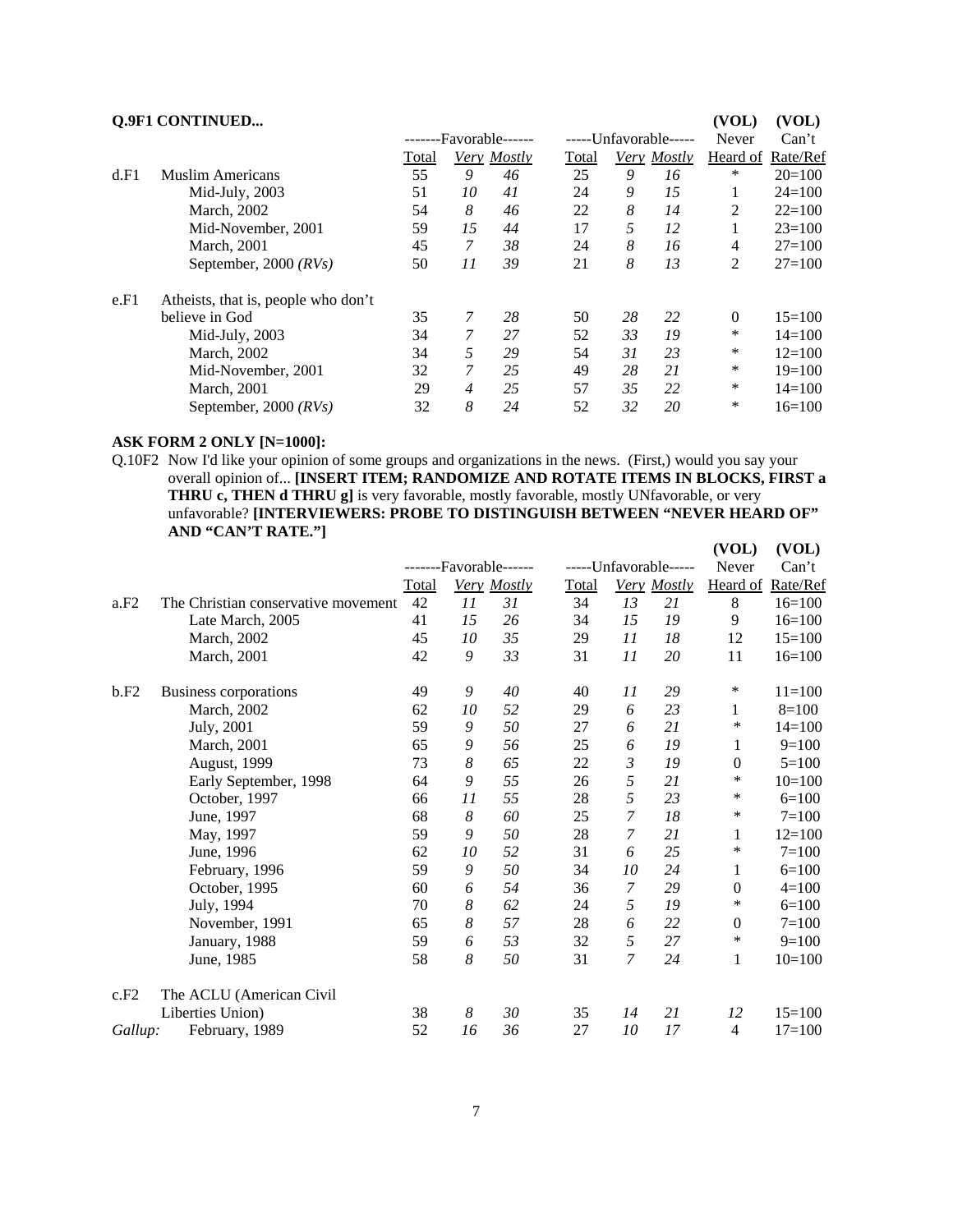#### **CONTINUED...** (VOL) (VOL) (VOL)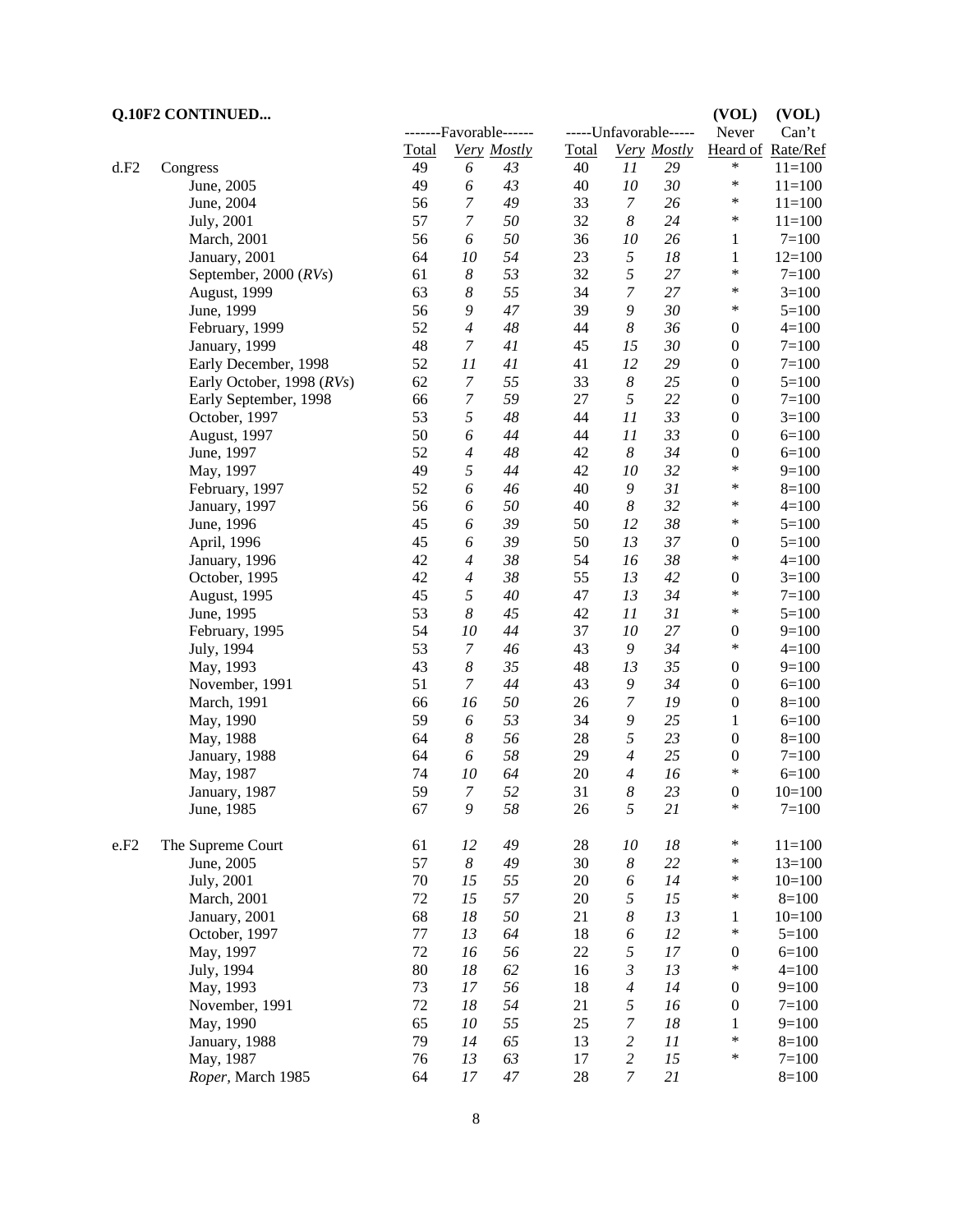**Q.10F2 CONTINUED... (VOL) (VOL)** -------Favorable------ ------Unfavorable----- Never Can't Total *Very Mostly* Total *Very Mostly* Heard of Rate/Ref f.F2 The Republican Party 48 *13 35* 43 *18 25* \* 9=100 June, 2005 48 *11 37* 44 *20 24* 0 8=100 December, 2004 52 *15 37* 42 *17 25* 0 6=100 June, 2004 51 *12 39* 40 *14 26* 0 9=100 Early February, 2004 52 *14 38* 42 *16 26* \* 6=100 June, 2003 58 *14 44* 33 *10 23* 0 9=100 April, 2003 63 *14* 49 31 *10* 21 \* 6=100<br>December 2002 50 *18 41* 33 *11* 22 \* 8=100 December, 2002 59 *18 41* 33 *11* 22 \* 8=100<br>
Iuly 2001 48 *11* 37 42 7 \* 10-100 July, 2001 48 *11 37* 42 *15 27* \* 10=100 January, 2001 56 *13* 43 35 *13* 22 \* 9=100<br>September, 2000 (RVs) 53 *11* 42 40 *12* 28 0 7=100 September, 2000 (*RVs*) 53 *11 42* 40 *12 28* 0 7=100 August, 1999 53 *8 45* 43 *12 31* \* 4=100 February, 1999 44 *7 37* 51 *15 36* 0 5=100 January, 1999 44 *10 34* 50 *23 27* 0 6=100 Early December, 1998 46 *11 35* 47 *20 27* \* 7=100 Early October, 1998 (*RVs*) 52 9 43 42 14 28 0 6=100<br>Early September, 1998 56 9 47 37 11 26 \* 7=100 Early September, 1998 56 9 47 37 11 26 \* 7=100<br>March, 1998 50 10 40 43 12 31 \* 7=100 March, 1998 50 *10* 40 43 *12* 31 \* 7=100<br>August 1997 47 9 38 47 11 36 \* 6-100 August, 1997 47 *9 38* 47 *11 36* \* 6=100 June, 1997 51 *8 43* 42 *11 31* 1 6=100 January, 1997 52 *8 44* 43 *10 33* \* 5=100 October, 1995 52 *10 42* 44 *16 28* \* 4=100 December, 1994 67 *21 46* 27 *8 19* \* 6=100 July, 1994 63 *12 51* 33 *8 25* \* 4=100 May, 1993 54 *12 42* 35 *10 25* 0 11=100 July, 1992 46 *9 37* 48 *17 31* \* 6=100 g.F2 The Democratic Party  $\begin{array}{ccccccccc}\n50 & 15 & 35 & 41 & 14 & 27 & * & 9=100 \\
\text{June. } 2005 & 52 & 12 & 40 & 39 & 13 & 26 & * & 9=100\n\end{array}$ June, 2005 52 *12* 40 39 *13* 26 \* 9=100<br>December 2004 53 *13* 40 *11* 14 27 \* 6-100 December, 2004 53 *13 40* 41 *14 27* \* 6=100 June, 2004 54 *12 42* 36 *11 25* 0 10=100

| June, 2004                | 54 | 12 | 42 | 36 | 11 | 25 | 0                | $10=100$  |
|---------------------------|----|----|----|----|----|----|------------------|-----------|
| Early February, 2004      | 58 | 14 | 44 | 37 | 9  | 28 | $\ast$           | $5=100$   |
| June, 2003                | 54 | 11 | 43 | 38 | 10 | 28 | $\boldsymbol{0}$ | $8=100$   |
| April, 2003               | 57 | 13 | 44 | 36 | 11 | 25 | $\ast$           | $7 = 100$ |
| December, 2002            | 54 | 15 | 39 | 37 | 10 | 27 | $\ast$           | $9=100$   |
| July, 2001                | 58 | 18 | 40 | 34 | 10 | 24 | $\ast$           | $8=100$   |
| January, 2001             | 60 | 18 | 42 | 30 | 9  | 21 | 1                | $9=100$   |
| September, 2000 $(RVs)$   | 60 | 16 | 44 | 35 | 12 | 23 | $\ast$           | $5=100$   |
| August, 1999              | 59 | 14 | 45 | 37 | 9  | 28 | $\ast$           | $4=100$   |
| February, 1999            | 58 | 11 | 47 | 37 | 11 | 26 | $\boldsymbol{0}$ | $5 = 100$ |
| January, 1999             | 55 | 14 | 41 | 38 | 12 | 26 | $\mathbf{0}$     | $7 = 100$ |
| Early December, 1998      | 59 | 18 | 41 | 34 | 10 | 24 | $\theta$         | $7 = 100$ |
| Early October, 1998 (RVs) | 56 | 11 | 45 | 38 | 9  | 29 | *                | $6=100$   |
| Early September, 1998     | 60 | 13 | 47 | 33 | 8  | 25 | $\ast$           | $7 = 100$ |
| March, 1998               | 58 | 15 | 43 | 36 | 10 | 26 | $\ast$           | $6=100$   |
| <b>August, 1997</b>       | 52 | 11 | 41 | 42 | 10 | 32 | $\mathbf{0}$     | $6=100$   |
| June, 1997                | 61 | 10 | 51 | 33 | 8  | 25 | $\ast$           | $6=100$   |
| January, 1997             | 60 | 13 | 47 | 35 | 7  | 28 | $\ast$           | $5=100$   |
| October, 1995             | 49 | 9  | 40 | 48 | 11 | 37 | $\boldsymbol{0}$ | $3=100$   |
| December, 1994            | 50 | 13 | 37 | 44 | 13 | 31 | $\ast$           | $6=100$   |
| July, 1994                | 62 | 13 | 49 | 34 | 7  | 27 | $\ast$           | $4=100$   |
|                           |    |    |    |    |    |    |                  |           |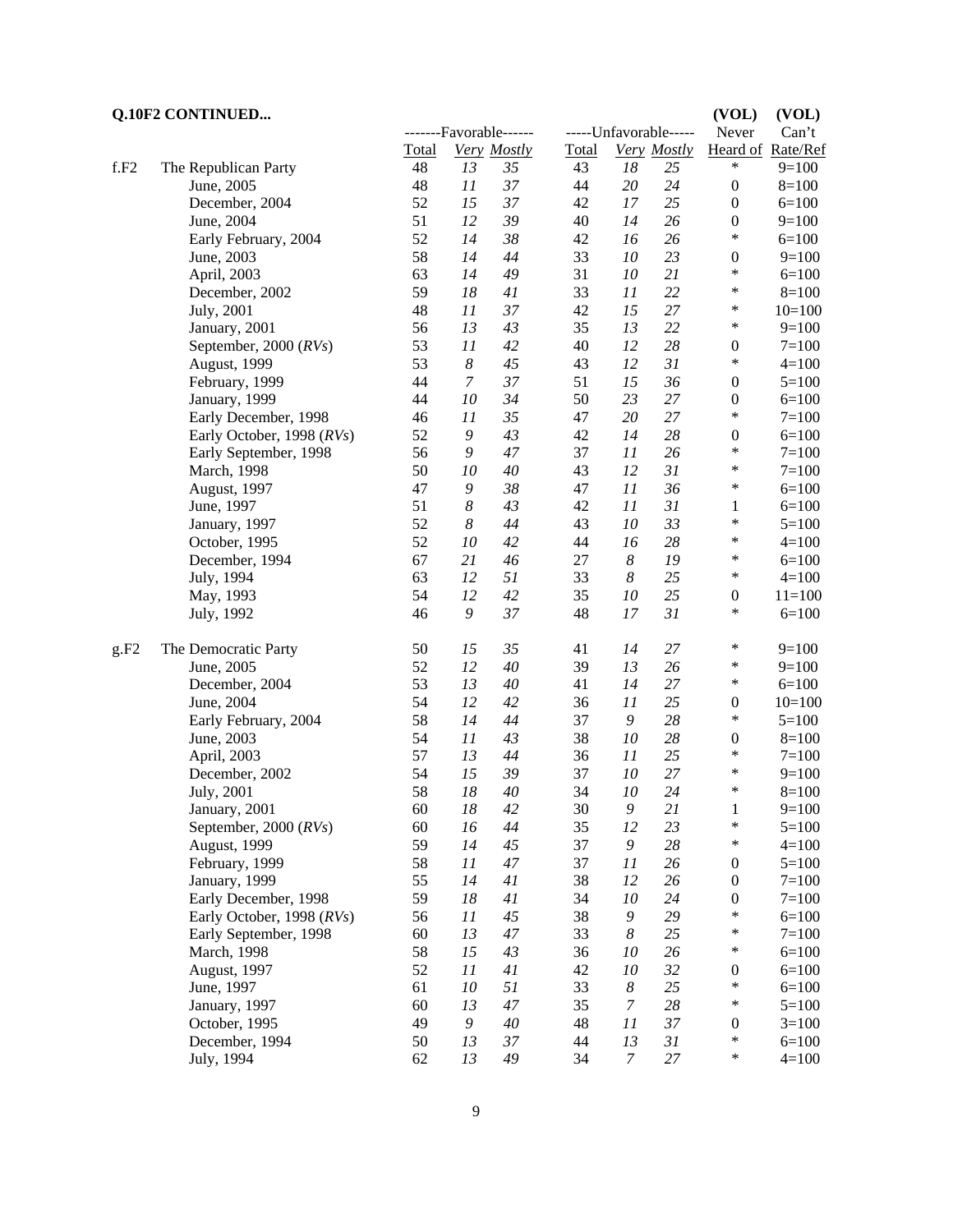| <b>Q.10F2 CONTINUED</b> |       |    |                        |       |                        | (VOL)                                | (VOL)   |
|-------------------------|-------|----|------------------------|-------|------------------------|--------------------------------------|---------|
|                         |       |    | -------Favorable------ |       | ------Unfavorable----- | Never                                | Can't   |
|                         | Total |    | Very Mostly            | Total |                        | <i>Very Mostly</i> Heard of Rate/Ref |         |
| May, 1993               |       | 14 | 43                     | 34    |                        |                                      | $9=100$ |
| July, 1992              | 61    |    | 44                     | 33    | 24                     | $\ast$                               | $6=100$ |

#### **ASK ALL:**

Q.10X How worried are you that there will soon be another terrorist attack in the United States? **[READ]**

|                      | Very<br>worried | Somewhat<br>worried | Not too<br>worried | Not at all<br>worried | Don't know/<br>Refused |
|----------------------|-----------------|---------------------|--------------------|-----------------------|------------------------|
| July, 2005           | 26              | 42                  | 19                 | 12                    | $1 = 100$              |
| Mid-October, 2004    | 17              | 43                  | 27                 | 12                    | $1=100$                |
| August, 2004         | 20              | 44                  | 25                 | 10                    | $1 = 100$              |
| July, 2004           | 17              | 41                  | 26                 | 15                    | $1=100$                |
| June, 2004           | 25              | 42                  | 20                 | 12                    | $1 = 100$              |
| Mid-March, 2004      | 20              | 42                  | 25                 | 12                    | $1 = 100$              |
| Early February, 2004 | 13              | 42                  | 28                 | 16                    | $1=100$                |
| Mid-January, 2004    | 20              | 45                  | 24                 | 10                    | $1=100$                |
| <b>August, 2003</b>  | 13              | 45                  | 29                 | 12                    | $1 = 100$              |
| March, 2003          | 22              | 42                  | 20                 | 14                    | $2=100$                |
| February, 2003       | 34              | 41                  | 17                 | 7                     | $1 = 100$              |
| January, 2003        | 18              | 50                  | 23                 | 8                     | $1=100$                |
| December, 2002       | 31              | 42                  | 18                 | 8                     | $1=100$                |
| Early October, 2002  | 20              | 46                  | 22                 | 11                    | $1 = 100$              |
| Late August, 2002    | 16              | 46                  | 25                 | 12                    | $1=100$                |
| June, 2002           | 32              | 44                  | 17                 | 7                     | $* = 100$              |
| January, 2002        | 20              | 42                  | 28                 | 9                     | $1 = 100$              |
| December, 2001       | 13              | 39                  | 27                 | 19                    | $2=100$                |
| October 15-21, 2001  | 29              | 42                  | 18                 | 10                    | $1 = 100$              |
| October 10-14, 2001  | 27              | 40                  | 19                 | 12                    | $2=100$                |
| Early October, 2001  | 28              | 45                  | 15                 | 11                    | $1 = 100$              |

#### **ASK FORM 2 ONLY [N=1000]:**

On a different subject…

Q.11F2 In your opinion, should churches and other houses of worship keep out of political matters – or should they express their views on day-to-day social and political questions?

|     |                      |      | August Mid-July March Sept |      |       | June |     | $-Gallup$           |
|-----|----------------------|------|----------------------------|------|-------|------|-----|---------------------|
|     |                      | 2004 | 2003                       | 2001 | 2000' | 1996 |     | Feb 1968 March 1957 |
| 44  | Should keep out      | 44   | 44                         | 43   | 45    | 43   |     | 44                  |
| 51  | Should express views | 51   | 52                         | 51   |       | 54   | 40  | 48                  |
|     | No opinion           |      |                            | O    |       |      |     |                     |
| 100 |                      | 100  | 100                        | 100  | 100   | 100  | 100 | 100                 |

<sup>7</sup> September 2000 results are based on registered voters. In 2000 and earlier, the question did not include "and other houses of worship."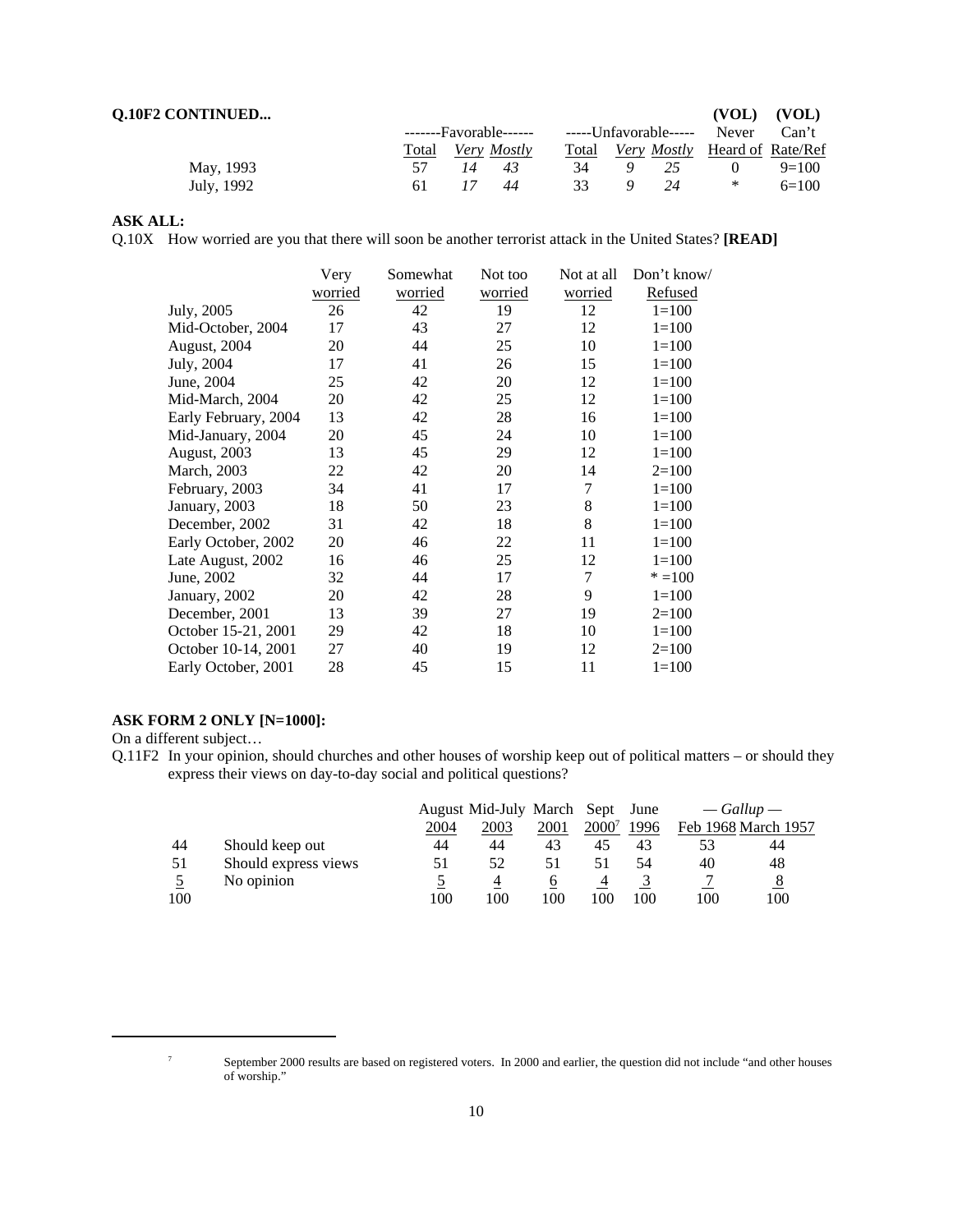Q.12F2 Do you think it is ever right for clergy to discuss political candidates or issues from the pulpit?

|     |                    |       |          |      | Gallup     |
|-----|--------------------|-------|----------|------|------------|
|     |                    | March | Sept     | June | <b>Nov</b> |
|     |                    | 2001  | $2000^8$ | 1996 | 1965       |
| 31  | Yes                | 28    | 32       | 29   | 22         |
| 63  | No                 | 65    | 64       | 66   | 68         |
| 6   | Don't know/refused |       |          |      | 10         |
| 100 |                    | 100   | 100      | 100  | 100        |

#### **ASK FORM 2A ONLY [N=499]:**

Q.13F2A Do you think there has been too much, too little or the right amount of expressions of religious faith and prayer by political leaders?

|          |                    | August | Mid-July |          | March Early Oct |
|----------|--------------------|--------|----------|----------|-----------------|
|          |                    | 2004   | 2003     | $2002^9$ | $2001^{10}$     |
| 26       | Too much           | 27     | 21       | 16       | 12              |
| 39       | Too little         | 31     | 41       | 24       | 22              |
| 27       | Right amount       | 32     | 29       | 53       | 60              |
| <u>8</u> | Don't know/Refused | 10     |          |          |                 |
| 100      |                    | 100    | 100      | 100      | 100             |

#### **ASK FORM 2B ONLY [N=501]:**

Q.14F2B Do you think George W. Bush mentions his religious faith and prayer too much, too little, or about the right amount?

|     |                           | August | Mid-July |
|-----|---------------------------|--------|----------|
|     |                           | 2004   | 2003     |
| 28  | Too much                  | 24     | 14       |
| 10  | Too little                | 11     | 11       |
| 52  | About the right amount    | 53     | 62       |
| 10  | Don't know/Refused (VOL.) | 12     | 13       |
| 100 |                           | 100    | 100      |

#### **ASK FORM 2 ONLY [N=1000]:**

Q.15F2 These days, how much do you think churches, synagogues and other houses of worship contribute to solving important social problems... a great deal, some, not much, or nothing at all?

|     |                    | March | Sept        |
|-----|--------------------|-------|-------------|
|     |                    | 2001  | $2000^{11}$ |
| 20  | A great deal       | 23    | 28          |
| 46  | Some               | 52    | 44          |
| 23  | Not much           | 18    | 21          |
| 7   | Nothing at all     |       |             |
| 4   | Don't know/Refused |       | <u>3</u>    |
| 100 |                    |       |             |

<sup>8</sup> September 2000 results are based on registered voters.

<sup>&</sup>lt;sup>9</sup> In March 2002 the question was worded, "Since September 11<sup>th</sup>, has there been too much, too little or the right amount of expressions of religious faith and prayer by political leaders?"

<sup>&</sup>lt;sup>10</sup> In Early October 2001 the question was part of a series and began, "As I read from a list, tell me if you think there has been too much, too little or the right amount of what I mention."

<sup>11</sup> Based on registered voters. Question was worded: "These days, how much do you think churches, synagogues and mosques contribute to solving important social problems... a great deal, some, not much, nothing at all?"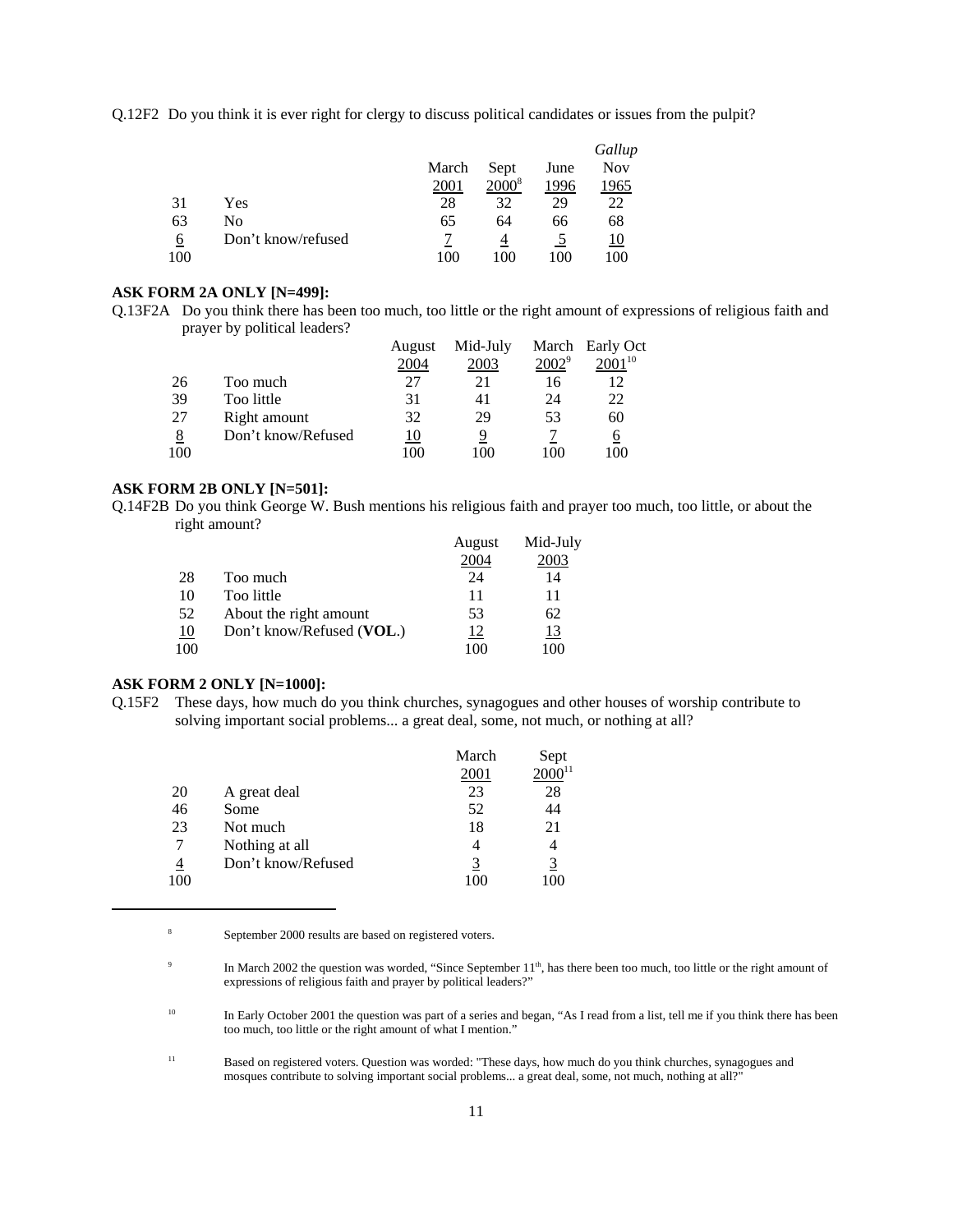|                              |          |         |            | Don't Know/   |
|------------------------------|----------|---------|------------|---------------|
|                              | Friendly | Neutral | Unfriendly | Refused (VOL) |
| The Democratic party<br>a.F2 | 29       | 38      | 20         | $13 = 100$    |
| <b>August, 2004</b>          | 40       | 34      | 13         | $13 = 100$    |
| Mid-July, 2003               | 42       | 36      | 12         | $10=100$      |
| b.F2 The Republican party    | 55       | 23      | 9          | $13=100$      |
| <b>August</b> , 2004         | 52       | 24      | 10         | $14 = 100$    |
| Mid-July, 2003               | 52       | 27      | 10         | $11 = 100$    |

Q.16F2 Do you feel that **[INSERT ITEM AND RANDOMIZE]** is generally friendly toward religion, neutral toward religion, or unfriendly toward religion?

Q.17F2 Here are a couple of statements about the political parties. For each, please tell me if you completely agree, mostly agree, mostly DISagree, or completely DISagree with it. (The first one is...) **(INSERT ITEM; ROTATE ITEMS)**

|      |                                                                                    | ------ AGREE ----- |          | ---- DISAGREE ----                              |          |    | Don't know/ |                     |
|------|------------------------------------------------------------------------------------|--------------------|----------|-------------------------------------------------|----------|----|-------------|---------------------|
| a.F2 | Religious conservatives have too much                                              |                    |          | Total Completely Mostly Total Completely Mostly |          |    |             | Refused             |
|      | control over the Republican Party.<br>Early September, 2004 <sup>12</sup>          | 45<br>43           | 14<br>17 | 31<br>26                                        | 43<br>48 | 18 | 32<br>30    | $12=100$<br>$9=100$ |
| b.F2 | Liberals who are not religious have too<br>much control over the Democratic Party. | 44                 | 12       | 32                                              | 42       |    | 31          | $14 = 100$          |

Q.18F2 Thinking about the two major political parties in this country, which one would you say is most concerned with **[INSERT ITEM; RANDOMIZE]**... the Republicans or the Democrats? **(ROTATE REPUBLICANS AND DEMOCRATS)** And which party would you say is most concerned with **[NEXT ITEM]**…the Republicans or the Democrats? **(ROTATE REPUBLICANS AND DEMOCRATS)**

|      |                                       |                               |    | (VOL.) |          |                  |
|------|---------------------------------------|-------------------------------|----|--------|----------|------------------|
|      |                                       |                               |    | (VOL.) |          | Both Don't know/ |
|      |                                       | Republicans Democrats Neither |    |        | equally  | Refused          |
| a.F2 | Protecting religious values           | 51                            | 28 |        |          | $11=100$         |
| b.F2 | Protecting the freedom of citizens to |                               |    |        |          |                  |
|      | make personal choices                 | 30                            | 52 |        | $\Delta$ | $7=100$          |

#### **ASK FORM 1 ONLY [N=1000]: ROTATE Q.19F1 AND Q.20F1**

- Q.19F1 Do you think that Conservative Christians have gone too far in trying to impose their religious values on the country, or don't you think Conservative Christians have gone too far?
	- 45 Yes, think that Conservative Christians have gone too far
	- 45 No, don't think that Conservative Christians have gone too far
	- 10 Don't know/Refused **(VOL.)**
	- 100

 $12$  In 2004, this question was asked only of registered voters, and was asked as part of a list. The question read, "Here are some statements about the candidates and political parties.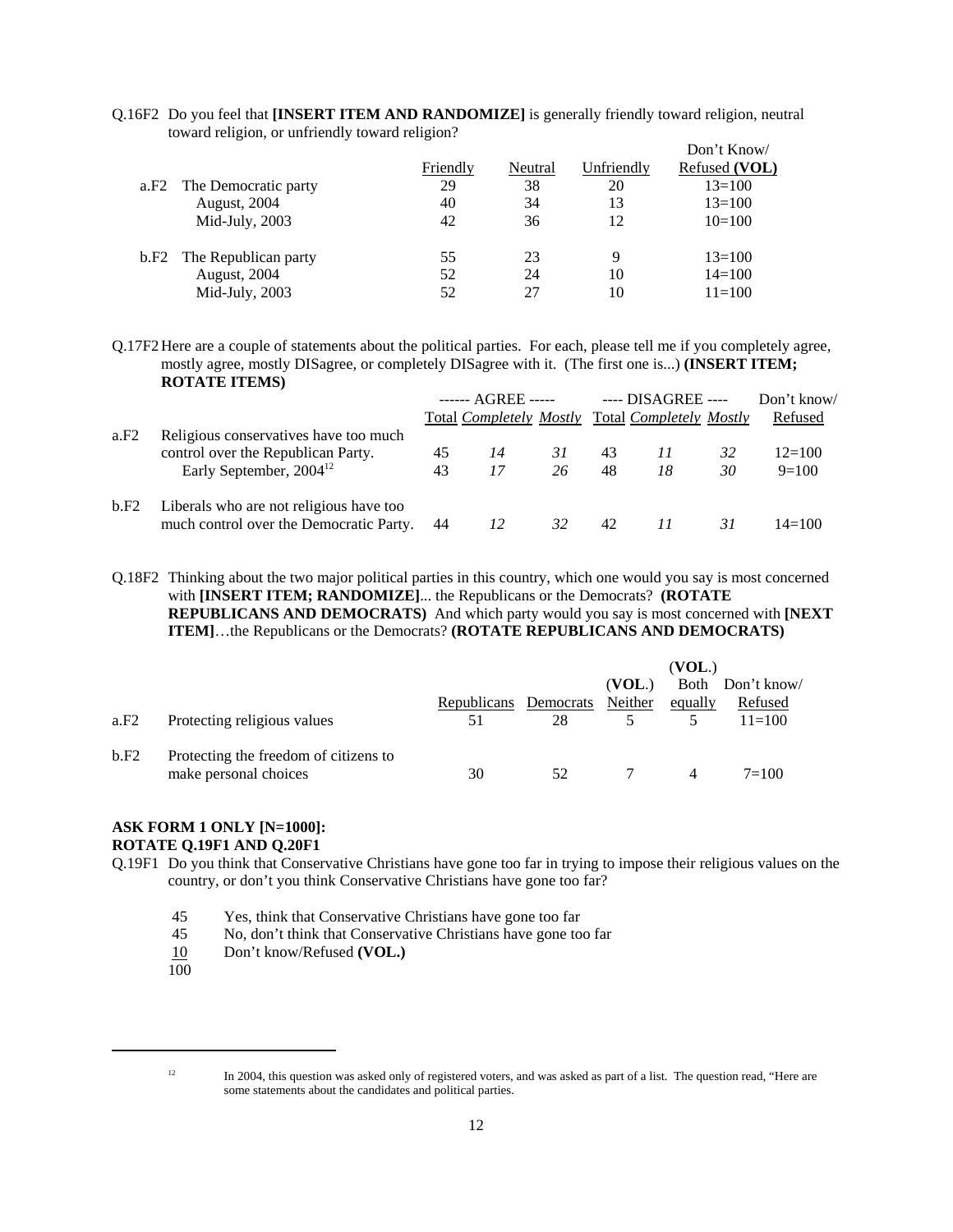- Q.20F1 Do you think that liberals have gone too far in trying to keep religion out of the schools and the government, or don't you think liberals have gone too far?
	- 67 Yes, think that liberals have gone too far
	- 28 No, don't think that liberals have gone too far
	- 5 Don't know/Refused **(VOL.)**
	- 100
- Q.21F1 Which of these kinds of issues are more important in the United States today,… **[READ OPTIONS AND ROTATE]**?
	- 18 Issues like abortion and gay marriage, OR
	- 72 Issues like poverty and homelessness
	- 7 Both **(VOL.)**
	- 1 Neither **(VOL.)**
	- 2 Don't know/Refused **(VOL.)**
	- $100$
- Q.22F1 Do you agree or disagree that the U.S. and other Western powers have a moral obligation to use military force if necessary, to prevent one group of people from committing genocide against another?

|     |                           | March $2001^{13}$ |
|-----|---------------------------|-------------------|
| 69  | Agree                     | 74                |
| 21  | Disagree                  | 17                |
| 10  | Don't know/Refused (VOL.) | 9                 |
| 100 |                           | 100               |

#### **ASK FORM 2 ONLY [N=1000]:**

- Q.23F2 In your opinion, should the United States work to promote democracy around the world, or shouldn't the United States do this?
	- 60 Yes, should work to promote democracy
	- 31 No, shouldn't work to promote democracy
	- 9 Don't know/Refused **(VOL.)**
	- 100

<sup>13</sup> In 2001, the question read "Do you completely agree, mostly agree, mostly DISagree, or completely disagree that, in the future, the U.S. and other Western powers have a moral obligation to use military force if necessary, to prevent one group of people from committing genocide against another?"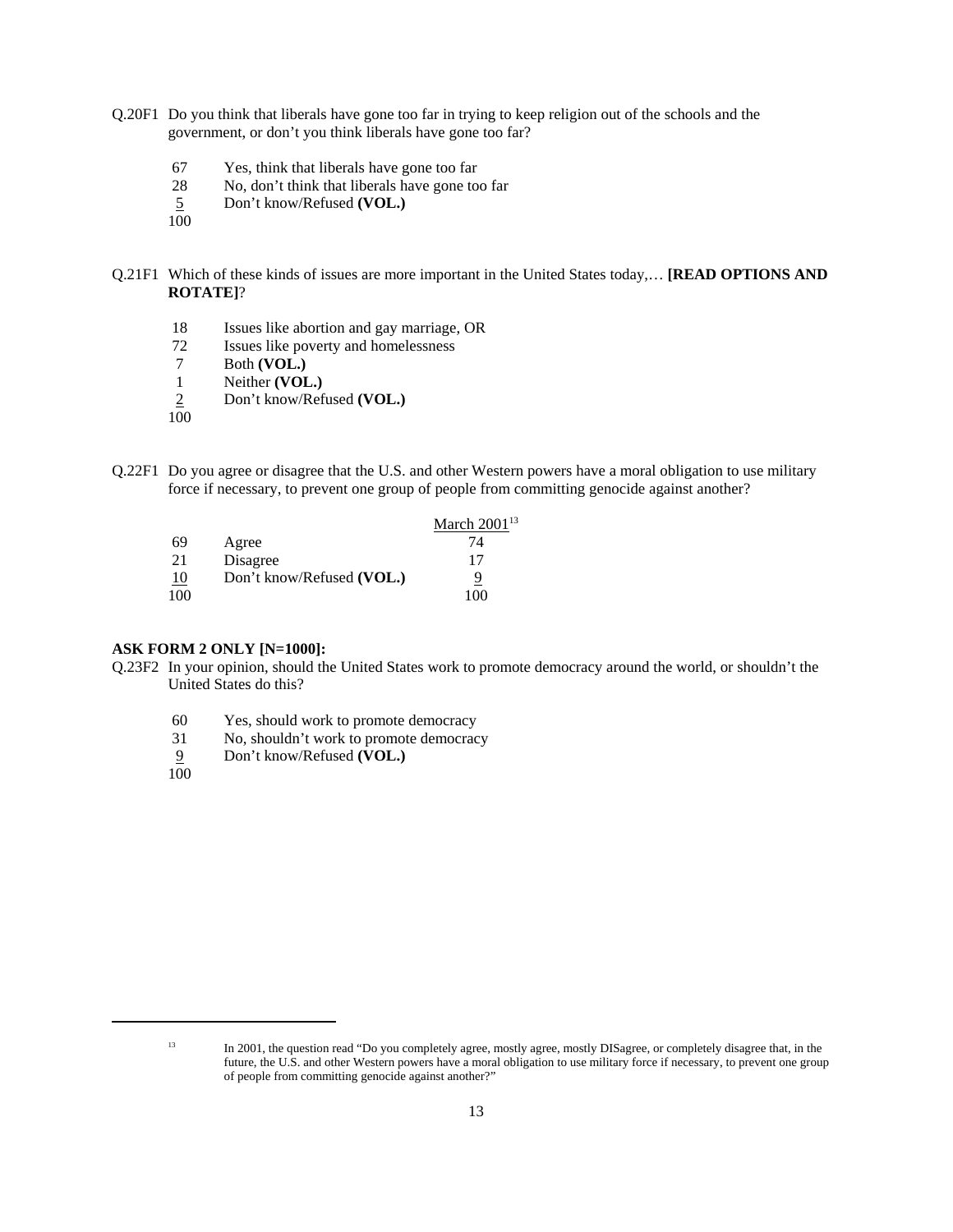#### **ASK ALL:**

Q.24X Do you think that the terrorist attacks over the past few years are a part of a major conflict between the people of America and Europe versus the people of Islam, or is it only a conflict with a small, radical group?

#### **IF CONFLICT WITH A SMALL RADICAL GROUP (2 IN Q.24X) ASK:**

Q.24Y Do you think this conflict is going to grow into a major world conflict, or do you think it will remain limited to a small, radical group?

|           |                                                  | Aug <sup>14</sup> | Mid-Oct |
|-----------|--------------------------------------------------|-------------------|---------|
|           |                                                  | 2002              | 2001    |
| 29        | Major conflict                                   | 35                | 28      |
| 60        | Conflict with a radical group                    | 52                | 63      |
|           | 26 Is going to grow into a major world conflict  | 19                |         |
|           | 31 Will remain limited to a small, radical group | 28                |         |
|           | Don't know/Refused (VOL.)<br>3                   |                   |         |
| <u>11</u> | Don't Know/Refused (VOL.)                        | 13                |         |
| 100       |                                                  | 100               |         |

#### **ASK ALL:**

On another subject…

Q.25 Which of the following statements comes closest to your belief about God – You believe in God, OR You don't believe in God, but you do believe in a universal spirit or higher power, OR You don't believe in either?

#### **IF 1 in Q.25, ASK:**

Q.26a Do you think that God was responsible for the creation of life on earth, or don't you believe this?

#### **IF 2 IN Q.25, ASK:**

Q.26b Do you think that a universal spirit or higher power was responsible for the creation of life on earth, or don't you believe this?  $G_{II}$ 

|     |                                                                             | Gallup   |
|-----|-----------------------------------------------------------------------------|----------|
|     |                                                                             | May 2004 |
| 85  | You believe in God                                                          | 81       |
|     | 78<br>Yes, believe God was responsible                                      |          |
|     | No, don't believe this<br>5                                                 |          |
|     | Don't know/refused (VOL.)<br>$\mathfrak{D}$                                 |          |
| 11  | You don't believe in God, but do believe in a universal spirit/higher power | 13       |
|     | Yes, believe universal spirit/higher power was responsible                  |          |
|     | No, don't believe this<br>5                                                 |          |
|     | Don't know/refused (VOL.)                                                   |          |
| 3   | You don't believe in either                                                 |          |
| ∗   | Other (VOL.)                                                                | ∗        |
|     | Don't know/Refused (VOL.)                                                   |          |
| 100 |                                                                             | 1 OC     |
|     |                                                                             |          |

#### Q.27F1/

- 28F2 Some people think that humans and other living things [have evolved over time]. Others think that humans and other living things [have existed in their present form since the beginning of time]. Which of these comes closest to your view? **[ROTATE STATEMENTS]**
	- 48 Evolved over time
	- 42 Existed in their present form since the beginning of time
	- 10 Don't know/Refused **(VOL.)**
	- $\overline{100}$

<sup>&</sup>lt;sup>14</sup> In 2002 and 2001 the question was worded, "Do you think the terrorist attacks are the start of a major conflict between..."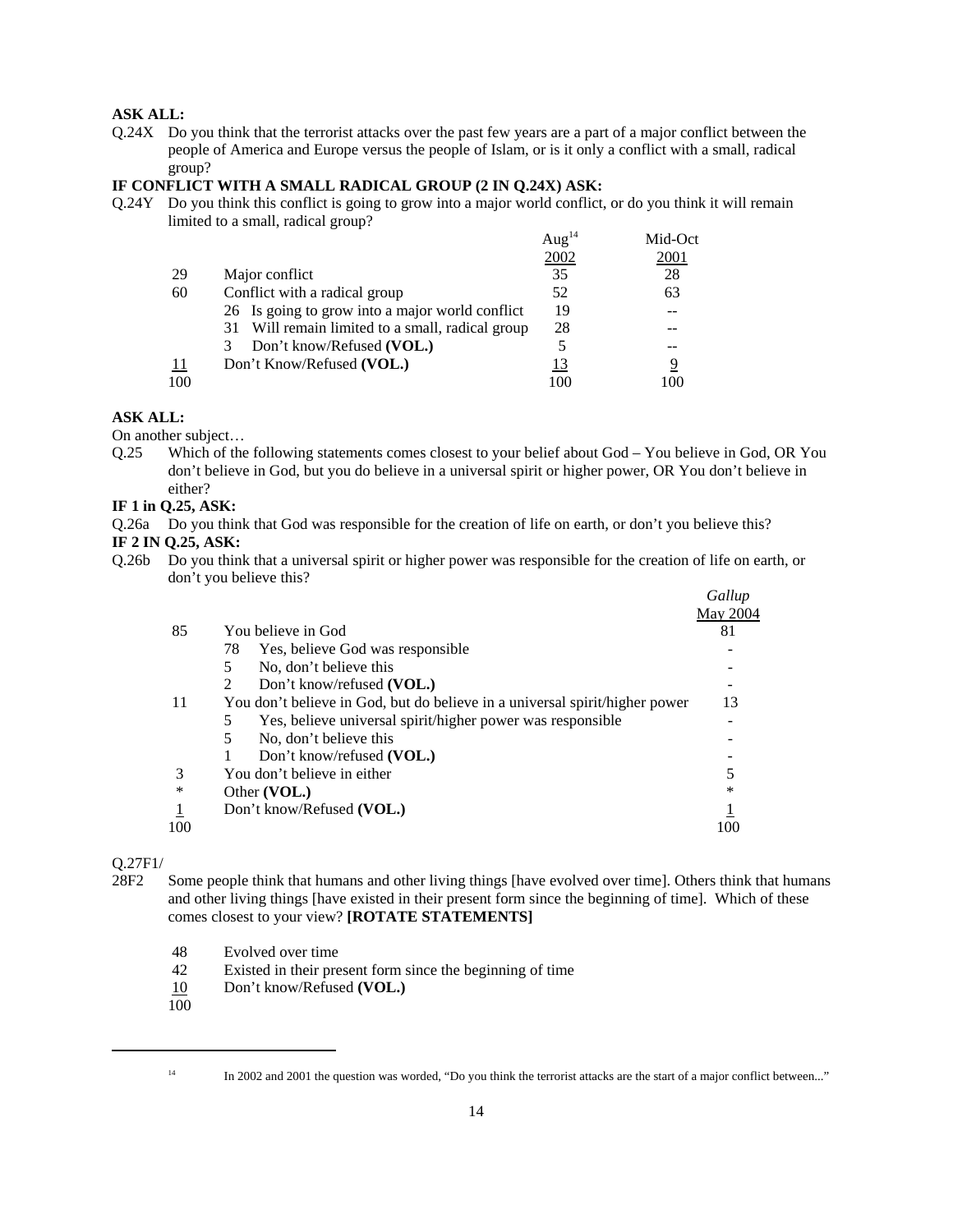#### **IF EVOLVED in Q.27F1 or Q.28F2, ASK [N=973]:**

```
Q.29 And do you think that…[READ OPTIONS AND ROTATE]?
```
- 26 Humans and other living things have evolved due to natural processes such as natural selection,  $-$  OR  $-$
- 18 A supreme being guided the evolution of living things for the purpose of creating humans and other life in the form it exists today
- 4 Don't know/refused **(VOL./ DO NOT READ)**
- 48

# **ASK ALL:**

- Q.30 How certain are you about how life developed on Earth … very certain, fairly certain, not too certain, or not at all certain?
	- 46 Very certain
	- 31 Fairly certain
	- 12 Not too certain
	- 9 Not at all certain<br>2 Don't know/Refu
	- 2 Don't know/Refused **(VOL.)**

100

- Q.31 Which one of the following has had the biggest influence on your thinking about how life developed... **(READ IN ORDER)**
	- 12 A personal experience
	- 5 The views of your friends and family
	- 3 What you have seen or read in the media
	- 42 Your religious beliefs
	- 28 Your education
	- 7 OR Something else **(ALWAYS END WITH THIS)**
	- 3 Don't know/Refused **(VOL.)**  $\frac{3}{100}$
	-
- Q.32 From what you've heard or read, is there general agreement among scientists that humans evolved over time, or not?
	- 54 Yes, there is agreement among scientists that humans evolved over time
	- 33 No, there is not agreement among scientists that humans evolved over time
	- 13 Don't know/Refused **(VOL.)**
	- $\overline{100}$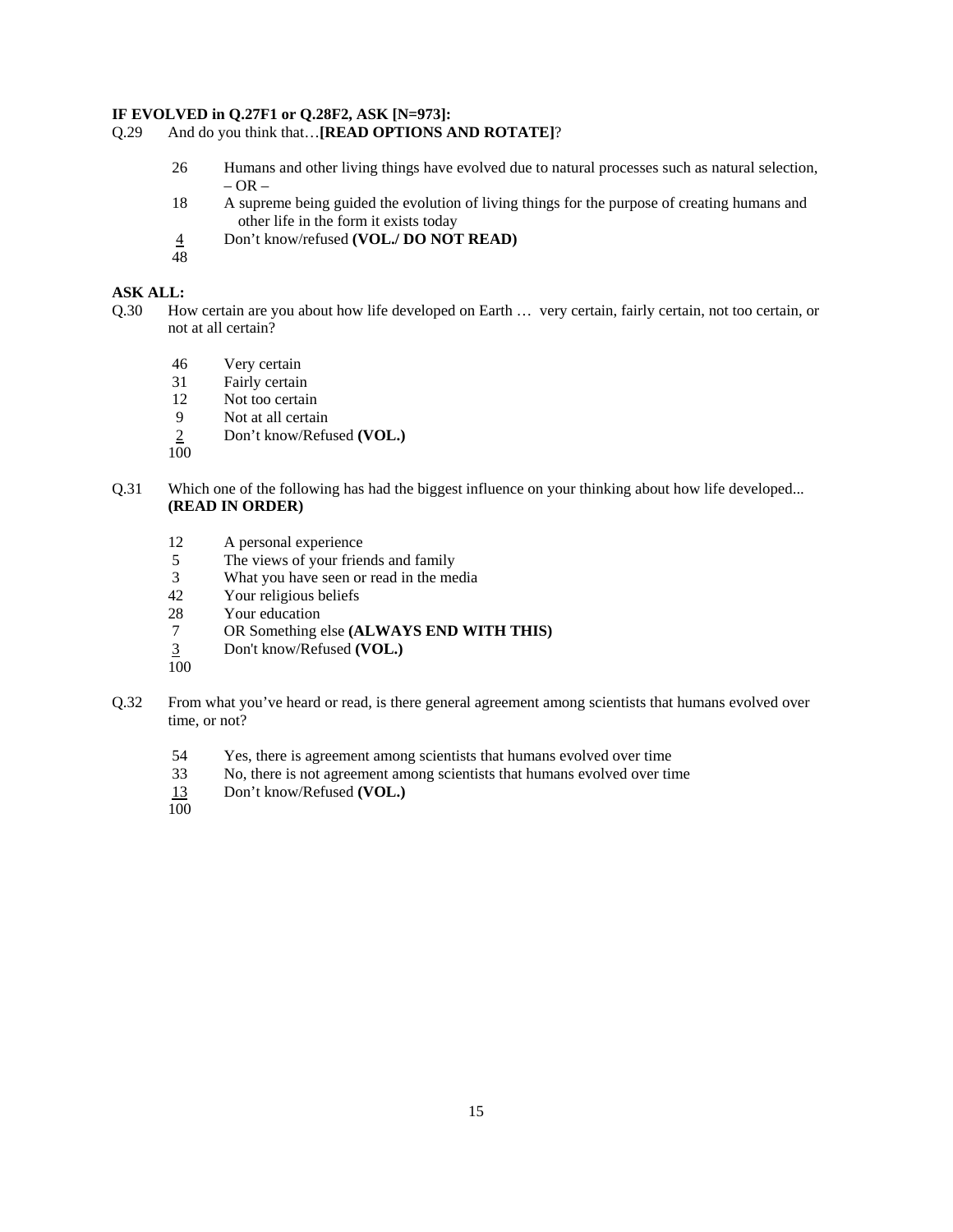# **ASK ALL:**

Now, a few questions about your religious affiliation.

Q.33 What is your religious preference – do you consider yourself Christian, Jewish, Muslim, other non-Christian such as Buddhist or Hindu, atheist, agnostic, something else, or don't you have a religious preference?

|    |                          | Mid-July March |      | March | June        |
|----|--------------------------|----------------|------|-------|-------------|
|    |                          | 2003           | 2002 | 2001  | $1996^{15}$ |
| 81 | Christian                | 81             | 82   | 82    | 84          |
| 2  | Jewish                   |                |      |       |             |
| *  | Muslim                   | *              | *    |       | ∗           |
|    | Other non-Christian      | 4              |      | 2     |             |
|    | Atheist                  | 2              |      |       | n/a         |
| 2  | Agnostic                 | 3              |      | 2     | n/a         |
| 2  | Something else (SPECIFY) |                |      |       | n/a         |
| 11 | No preference            | 6              | 10   | 8     |             |
| ∗  | Don't know/Refused       |                |      |       |             |
|    |                          |                |      |       |             |

#### **IF CHRISTIAN IN Q.33, ASK:**

Q.34 Are you Protestant, Roman Catholic, Mormon, Orthodox – such as Greek or Russian Orthodox, or something else?

|     |                             | Mid-July March |      | March | June           |
|-----|-----------------------------|----------------|------|-------|----------------|
|     |                             | 2003           | 2002 | 2001  | 1996           |
| 50  | Protestant                  | 52             | 52   | 53    | 54             |
| 22  | Roman Catholic              | 23             | 24   | 23    | 23             |
|     | Mormon                      |                | 2    |       | $\mathfrak{D}$ |
|     | Orthodox                    | *              | *    |       |                |
| 6   | Something else (SPECIFY)    |                | 2    | ∗     |                |
|     | Not practicing any religion |                |      |       |                |
|     | Don't know/Refused          |                |      |       |                |
| 81% | Christian                   | 81%            | 82%  | 82%   | 84%            |

# **IF 1 "PROTESTANT" OR 5 "SOMETHING ELSE" IN Q.34, ASK:**

Q.35 As I read a list, tell me which if any of these denominations you are affiliated with. **(READ LIST)**

|     |                                           | March 2001 | June 1996 |
|-----|-------------------------------------------|------------|-----------|
| 19  | <b>B</b> aptist                           |            | 18        |
|     | Methodist                                 |            | 10        |
|     | Lutheran                                  |            |           |
|     | Presbyterian                              |            |           |
|     | Congregational or United Church of Christ |            |           |
|     | Nondenominational or Independent Church   | n          |           |
|     | Pentecostal                               |            |           |
|     | Episcopalian                              |            |           |
| ∗   | Reformed, or                              | ∗          | *         |
|     | Something else (SPECIFY)                  |            |           |
|     | Nothing in particular (DO NOT READ)       |            |           |
| ∗   | Don't Know/Refused (DO NOT READ)          |            |           |
| 56% | Protestant/Something else                 |            | 54%       |
|     |                                           |            |           |

<sup>&</sup>lt;sup>15</sup> In 1996, question was worded: "What is your religious preference – do you consider yourself Christian, Jewish, Muslim, other non-Christian, or don't you have a religious preference?"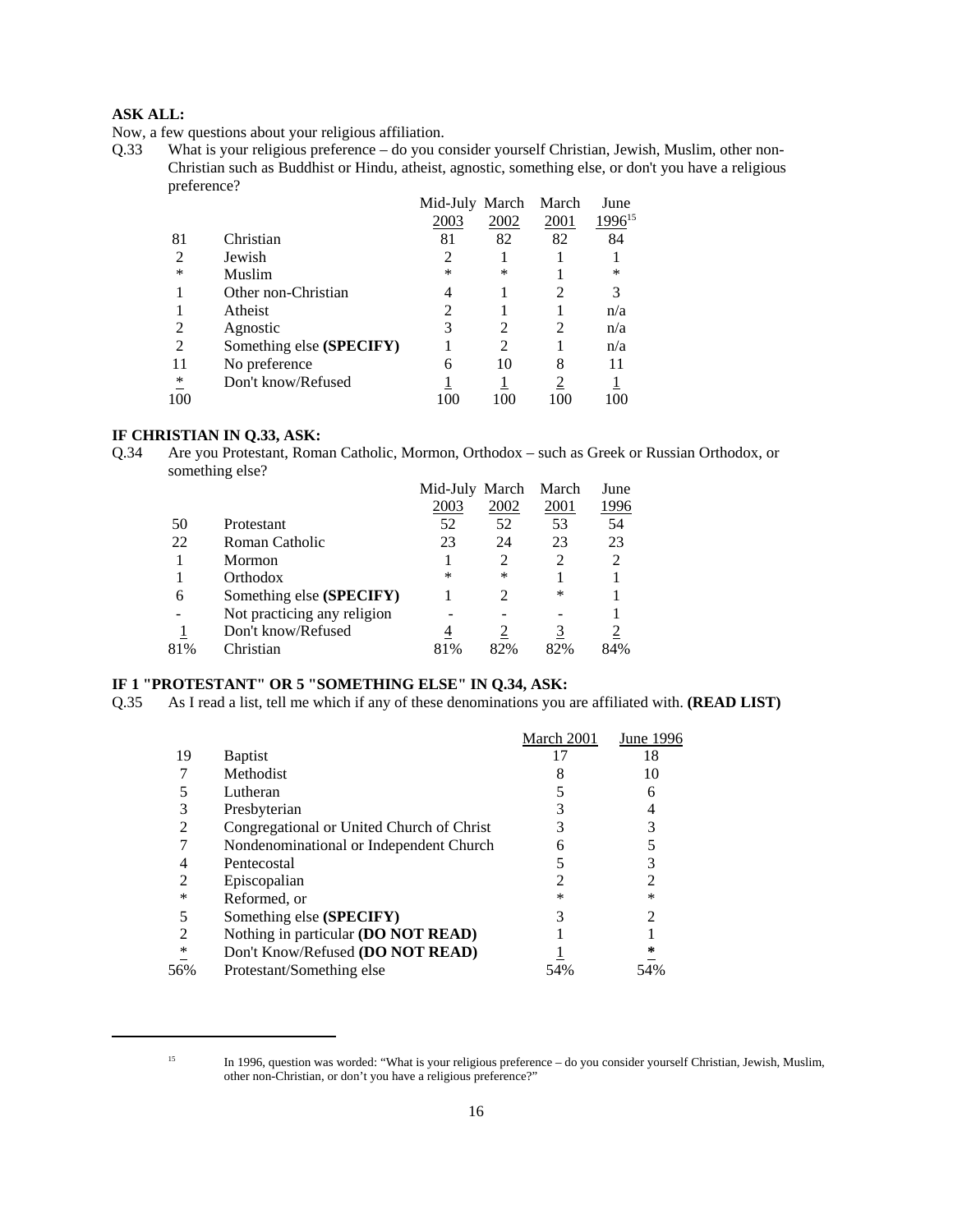### **IF 1 "CHRISTIAN" OR 7 "SOMETHING ELSE" in Q33, ASK]:**

Q.36 Would you describe yourself as a "born-again" or evangelical Christian, or not?

|     |                            | Mid-July March March |      |      | June |
|-----|----------------------------|----------------------|------|------|------|
|     |                            | 2003                 | 2002 | 2001 | .996 |
| 36  | Yes                        | 37                   | 35   | 36   | 34   |
| 40  | No                         | 41                   | 44   | 43   | 47   |
| 4   | Don't Know/Refused         | 4                    |      |      | 3    |
|     | Undesignated <sup>16</sup> | n/a                  | n/a  | n/a  | n/a  |
| 83% | Christian/Something else   | 82%                  | 84%  | 83%  | 84%  |

#### **IF CHRISTIAN (Q.33=1), ASK [N=1645]:**

Q.37 As I read from a list, please tell me which if any of the following descriptions apply to you. (First,) **(INSERT, ROTATE)**... does this apply to you, or not?

|    |                                           | Non-specific |     |                   |            |  |
|----|-------------------------------------------|--------------|-----|-------------------|------------|--|
|    |                                           |              |     | Christian         | DK/        |  |
|    |                                           | Yes          |     | No in $Q.33^{17}$ | <u>Ref</u> |  |
| a. | Pentecostal Christian                     | 14           | 78. |                   | $7 = 100$  |  |
|    | b. Charismatic or Spirit-Filled Christian | 37 57 1      |     |                   | $5=100$    |  |
|    | c. Liberal or Progressive Christian       | 37           | 54  |                   | $8=100$    |  |

#### **ASK ALL:**

Q.38 Aside from weddings and funerals how often do you attend religious services... more than once a week, once a week, once or twice a month, a few times a year, seldom, or never?

|     |                       | Aug<br>2004 | Jul<br>2003 | Mar<br>2003 | 2002 | Mar Mid-Nov Mar<br>2001 | 2001 | Sep<br>$2000^{18}$ | Jun<br>1997 | Jun<br>1996 |
|-----|-----------------------|-------------|-------------|-------------|------|-------------------------|------|--------------------|-------------|-------------|
|     |                       |             |             |             |      |                         |      |                    |             |             |
| 14  | More than once a week | 13          | 16          | 15          | 15   | 16                      |      |                    | 12          | 14          |
| 27  | Once a week           | 25          | 27          | 24          | 25   | 26                      | 26   | 28                 | 26          | 25          |
| 14  | Once or twice a month | 15          | 15          | 15          | 17   | 14                      | 17   | 16                 | 17          |             |
| 19  | A few times a year    | 20          | 18          | 21          | 18   | 17                      |      | 17                 | 20          | 21          |
| 14  | Seldom                | 15          | 14          | 15          | 15   | 16                      | 15   | 13                 | 15          | 13          |
| 11  | Never                 |             | 10          | 9           | 9    | 10                      |      | 8                  | 10          | Q           |
|     | Don't know/Refused    |             | *           |             |      |                         |      |                    | ∗           |             |
| 100 |                       | 100         | 100         | 100         | 100  | 100                     | 100  | 100                | 100         | 100         |

<sup>&</sup>lt;sup>16</sup> Due to a programming error, on the first night of interviewing this question was asked only of those who answered "Something else" in the initial religious preference question or "Protestant" in the first Christian followup question, rather than of all Christians.

<sup>&</sup>lt;sup>17</sup> Some respondents who answered some specific Christian denomination in the initial religious preference question (such as Baptist, Methodist, etc.) were coded as "Something else" and were not asked this question. These respondents were eventually included in the "Christian" category.

<sup>18</sup> September 2000 results are based on registered voters.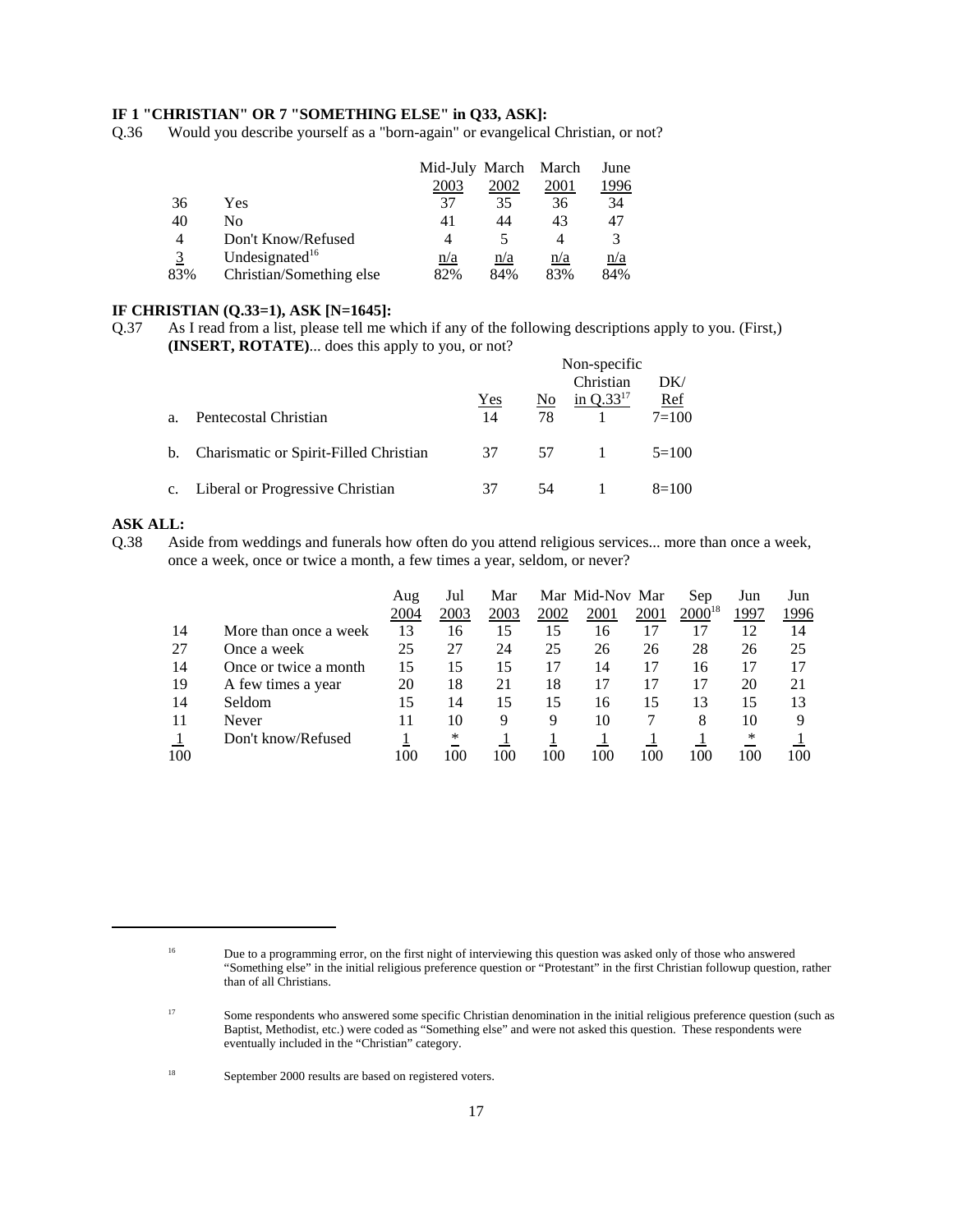Q.39 How important would you say religion is in your own life – very important, fairly important, or not very important?

|                         | Very      | Fairly    | Not very  | Don't know/ |
|-------------------------|-----------|-----------|-----------|-------------|
|                         | Important | Important | Important | Refused     |
| July, 2005              | 60        | 25        | 14        | $1 = 100$   |
| August, 2004            | 57        | 26        | 16        | $1 = 100$   |
| October, 2003           | 62        | 24        | 13        | $1=100$     |
| Mid-July, 2003          | 61        | 24        | 14        | $1 = 100$   |
| December, 2002          | 60        | 27        | 12        | $1 = 100$   |
| March, 2002             | 63        | 24        | 12        | $1 = 100$   |
| Mid-November, 2001      | 61        | 24        | 14        | $1=100$     |
| March, 2001             | 64        | 23        | 12        | $1 = 100$   |
| March, 2000 (Gallup)    | 61        | 27        | 12        | $* = 100$   |
| June, 1998 (Gallup)     | 62        | 25        | 12        | $1=100$     |
| June, 1996              | 59        | 26        | 15        | $* = 100$   |
| March, 1994 (Gallup)    | 59        | 29        | 11        | $1 = 100$   |
| March, 1988 (Gallup)    | 54        | 31        | 14        | $1 = 100$   |
| March, 1984 (Gallup)    | 56        | 30        | 13        | $1 = 100$   |
| April, 1978 (Gallup)    | 52        | 32        | 14        | $2=100$     |
| November, 1965 (Gallup) | 70        | 22        | 7         | $1 = 100$   |

Q.40 Which of these statements comes closest to describing your feelings about the Bible? **[READ, IN ORDER]**

|                |                                                                                                        | March       | Mid-July | March          | June           |
|----------------|--------------------------------------------------------------------------------------------------------|-------------|----------|----------------|----------------|
|                |                                                                                                        | $2004^{19}$ | 2003     | 2001           | <u>1996</u>    |
| 36             | The Bible is the actual word of God and is to be<br>taken literally, word for word, OR                 | 40          | 35       | 36             | 35             |
| 40             | The Bible is the word of God, but not everything<br>in it should be taken literally, word for word, OR | 42          | 43       | 43             | 47             |
| 18             | The Bible is a book written by men and is not<br>the word of God.                                      | 13          | 16       | 14             | 14             |
| 2              | Other (VOL.)                                                                                           |             |          | 3              |                |
| $\overline{4}$ | Don't know/Refused (VOL.)                                                                              | 4           | 4        | $\overline{4}$ | $\overline{2}$ |
| 100            |                                                                                                        | 100         | 100      | 100            | 100            |

On another subject…

Q.41 How much would you say you know about the Muslim religion and its practices? **[READ, IN ORDER]**

|     |                    | Mid-July | March | Mid-Nov |
|-----|--------------------|----------|-------|---------|
|     |                    | 2003     | 2002  | 2001    |
|     | A great deal       |          |       | 6       |
| 28  | Some               | 27       | 29    | 32      |
| 36  | Not very much      | 39       | 37    | 37      |
| 30  | Nothing at all     | 29       | 28    | 24      |
|     | Don't know/Refused |          |       |         |
| 100 |                    | 100      | 1 OC  | 100     |

<sup>&</sup>lt;sup>19</sup> In 2004 and 2003, the response categories were read in reverse order to half of the samples.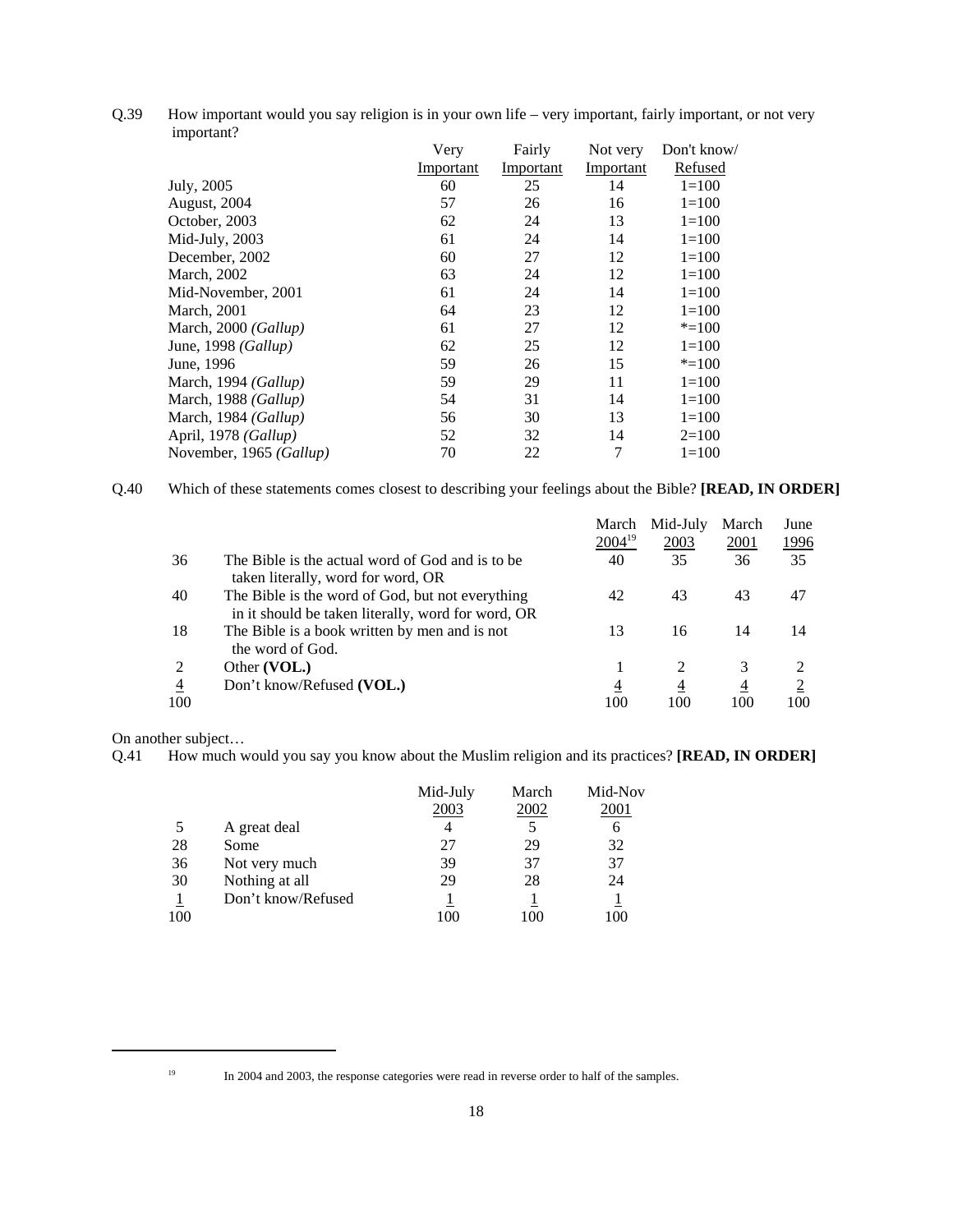#### **ASK ONLY IF R HAS A RELIGION OTHER THAN ISLAM (1,2,4,7 IN Q.33) [N=1735]:**

Q.42 From what you know, do you think that the Muslim religion and your own religion have a lot in common, or do you think that the Muslim religion and your religion are very different?

|                |                    | Mid-July | March | Mid-Nov     |
|----------------|--------------------|----------|-------|-------------|
|                |                    | 2003     | 2002  | <b>2001</b> |
| 27             | A lot in common    | 22       | 27    | 31          |
| .59            | Very different     | 60       | 57    | 52          |
| $\frac{14}{1}$ | Don't know/Refused | 18       | 16    |             |
| 100            |                    | 100      | 100   | 100         |

#### **ASK FORM 1 ONLY [N=1000]:**

Q.43F1 Would you say you have a generally favorable or unfavorable opinion of Islam?

|     |             | Mid-July | March     |           | ---- $ABC/Beliefnet$ ---- |
|-----|-------------|----------|-----------|-----------|---------------------------|
|     |             | 2003     | 2002      | Jan 2002  | Oct 2001                  |
| 41  | Favorable   | 40       | 38        | 41        | 47                        |
| 36  | Unfavorable | 34       | 33        | 24        | 39                        |
| 23  | No Opinion  | 26       | <u>29</u> | <u>35</u> | <u> 13</u>                |
| 100 |             | 100      | 100       | 100       | 100                       |

#### **ASK FORM 2 ONLY [N=1000]:**

Q.44F2 Would you say you have a generally favorable or unfavorable opinion of Islam -- the Muslim religion?

- 37 Favorable
- 
- 36 Unfavorable<br>27 No opinion ( No opinion **(VOL.)**
- $\overline{100}$

#### **ASK ALL: ROTATE QUESTIONS 45 AND 46**

Q.45 Do you happen to know what name Muslims use to refer to God? *[Allah]*

|                |                           | Mid-July  | March     |
|----------------|---------------------------|-----------|-----------|
|                |                           | 2003      | :002      |
| -48            | <b>Correct Answer</b>     | 45        | 47        |
| 14             | Incorrect Answer          |           |           |
| $\frac{38}{5}$ | Don't know/Refused (VOL.) | <u>46</u> | <u>42</u> |
| 100            |                           | 100       | 100       |

Q.46 Do you happen to know the name of the Islamic equivalent to the Bible? *[Koran]*

|             |                           | Mid-July | March        |
|-------------|---------------------------|----------|--------------|
|             |                           | 2003     | <u> 2002</u> |
| -51         | <b>Correct Answer</b>     |          | 43           |
| $\mathbf Q$ | Incorrect Answer          |          | 8            |
| 40          | Don't know/Refused (VOL.) | 54       | 49           |
| 100         |                           | 100      | ۱M           |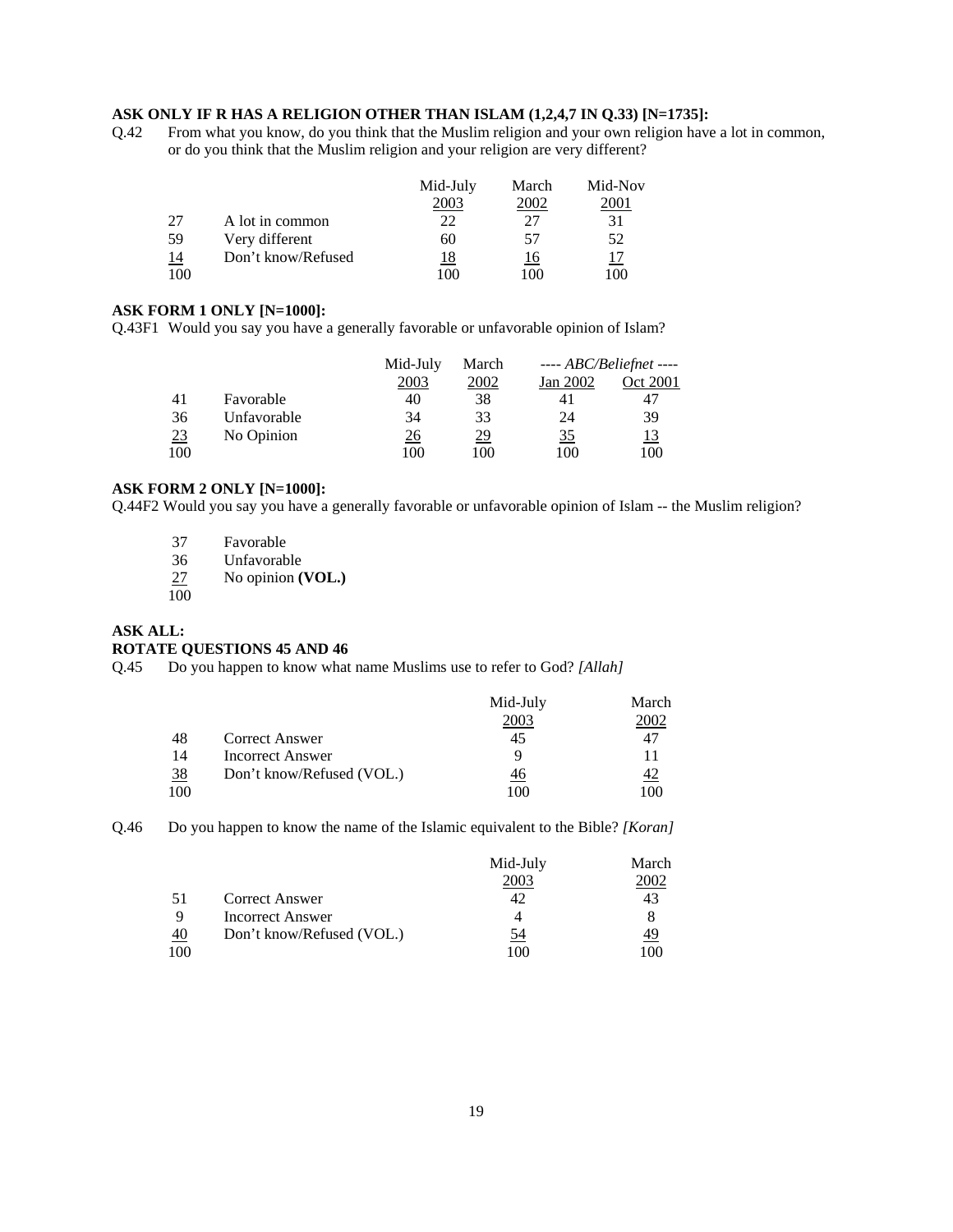Q.47 As I read you a pair of statements, tell me whether the FIRST statement or the SECOND statement comes closer to your own views even if neither is exactly right.

|                | <b>ASK FORM 2 ONLY [N=1000]:</b>                        | July        | Mid-July  | March           |
|----------------|---------------------------------------------------------|-------------|-----------|-----------------|
| b.F2           |                                                         | 2004        | 2003      | 2002            |
|                | The Islamic religion is more likely than others to      |             |           |                 |
| 36             | encourage violence among its believers                  | 46          | 44        | 25              |
|                | $-OR-$                                                  |             |           |                 |
|                | The Islamic religion does not encourage violence        |             |           |                 |
| 47             | more than others                                        | 37          | 41        | 51              |
| 3              | Neither (VOL.)                                          | 2           | 3         | 3               |
| <u>14</u>      | Don't know/Refused (VOL.)                               | 15          | <u>12</u> | 21              |
| 100            |                                                         | 100         | 100       | 100             |
|                | <b>ASK FORM 1 ONLY [N=1000]:</b>                        | Late May    | Mid-July  | March           |
| a.F1           |                                                         | $2005^{20}$ | 2003      | 2002            |
|                | Some religions are more likely than others to encourage |             |           |                 |
| 45             | violence among believers                                | 52          | 52        | 47              |
|                | $-OR-$                                                  |             |           |                 |
| 43             | Religions are all about the same in this regard         | 39          | 38        | 41              |
| 5              | Neither (VOL.)                                          | 3           | 5         | 4               |
| $\overline{1}$ | Don't know/Refused (VOL.)                               | 6           |           | $\underline{8}$ |
| 100            |                                                         | 100         | 100       | 100             |

#### **ASK IF 1 IN Q.47aF1:**

Q.48F1 Which one of the religions that I name do you think of as most violent--Christianity, Islam, Judaism or Hinduism?

| Hinduism? |                                                |          |
|-----------|------------------------------------------------|----------|
|           |                                                | May 2005 |
|           | Christianity                                   |          |
| 27        | Islam                                          | 35       |
| 2         | Judaism                                        | 2        |
| 2         | Hinduism                                       | 2        |
| 2         | None (VOL.) (DO NOT READ)                      |          |
|           | Don't know/Refused (VOL.)                      |          |
| 43        | Religions are all about the same [in Q.47aF1]  | 39       |
| <u>12</u> | Neither/Don't know/Refused (VOL.) [in Q.47aF1] | 9        |
| 100       |                                                | 100      |

#### **ASK FORM 1 ONLY [N=1000]:**

Q.49F1 How much of a role does religion play in causing most wars and conflicts in the world? **[READ, IN ORDER]**  Mid-July March

|                |                                       | Mid-July | March |
|----------------|---------------------------------------|----------|-------|
|                |                                       | 2003     | 2002  |
| 40             | A great deal                          | 44       | 34    |
| 35             | A fair amount                         | 35       | 31    |
| 13             | Only a little [OR]                    | 12       | 20    |
| 8              | None at all                           | 6        |       |
| $\overline{4}$ | Don't know/Refused (VOL, DO NOT READ) |          | 6     |
| 100            |                                       | 100      | 100   |

<sup>&</sup>lt;sup>20</sup> In Late May 2005 the question was worded "Which statement comes closer to your own views even if neither is exactly right? Some religions are more prone to violence than others; OR All religions are about the same when it comes to violence."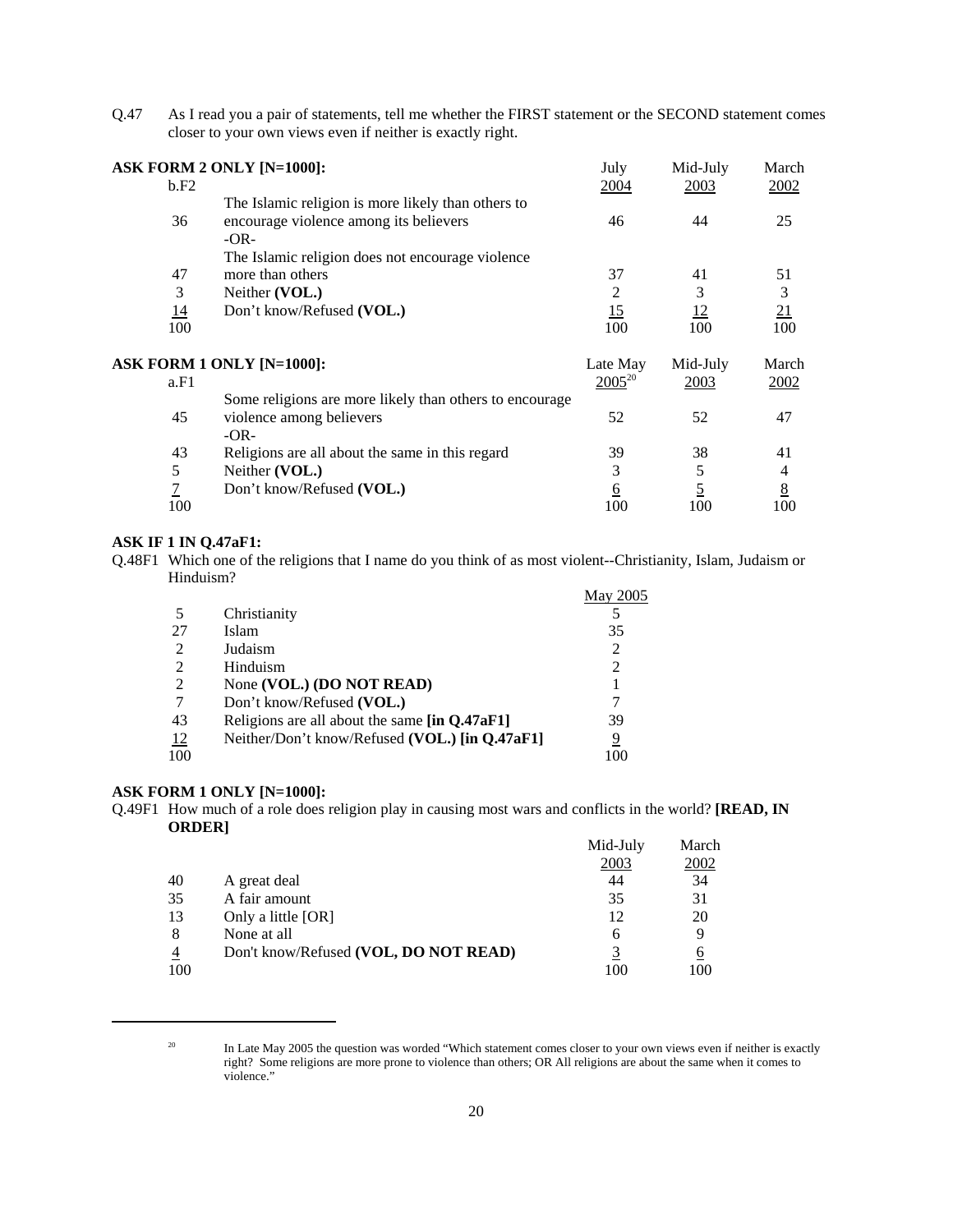- Q.50F1 How much of a role does religion play in causing political conflict in the United States? **[READ, IN ORDER]**
	- 30 A great deal
	- 35 A fair amount
	- 27 Only a little [OR]
	- 4 None at all
	- 4 Don't know/Refused **(VOL, DO NOT READ)**
	- 100

# **ASK ALL:**

Q.51 I'd like to get your impression of how the public schools in your area are dealing with a few topics. First, **[INSERT ITEM AND RANDOMIZE]**? Do the public schools in your area do an excellent job, a good job, only a fair job, or a poor job of dealing with **[READ]**? Next, what about **[INSERT ITEM AND RANDOMIZE**]? Do the public schools in your area do an excellent job, a good job, only a fair job, or a poor job of dealing with **[READ]**?...

|             |               | Excellent      | Good | Fair | Poor | DK/Ref (VOL) |
|-------------|---------------|----------------|------|------|------|--------------|
| a.          | Religion      | 4              | 15   | 22   | 32   | $27 = 100$   |
| b.          | Sex education | 6              | 24   | 25   | 19   | $26=100$     |
| c.          | Homosexuality | 2              | 12   | 21   | 29   | $36=100$     |
| $d_{\cdot}$ | Evolution     | $\overline{4}$ | 20   | 27   | 17   | $32=100$     |

SCHOOL Did you have any children living in your household who were enrolled in kindergarten through  $12<sup>th</sup>$ grade this past year?

#### **IF 1 IN SCHOOL, ASK:**

SCHOOL2 How many?

| 29 | Yes                                     |
|----|-----------------------------------------|
|    | 13 One                                  |
|    | 16 More than one                        |
|    | Don't know/Refused (VOL.)<br>$^{\circ}$ |
| 71 | Nο                                      |
| ∗  | Don't know/Refused (VOL.)               |

100

#### **IF 1 IN SCHOOL, ASK:**

**[INTERVIEWER: IF RESPONDENT ANSWERED 2 'MORE THAN ONE' IN SCHOOL2 ASK:** Do your children attend a public school, or a private school?**]**

Q.52 Does your child attend a public school, or private school?

#### **BASED ON PARENTS WITH CHILDREN IN SCHOOL [N=554]:**

| 85 | Public |
|----|--------|
|    |        |

- 12 Private
- 2 Both one child/children in public and one child/children in private school **(VOL.)**
- 1 Neither/Home school **(VOL)**
- \* Don't Know/Refused **(VOL.)**
- 100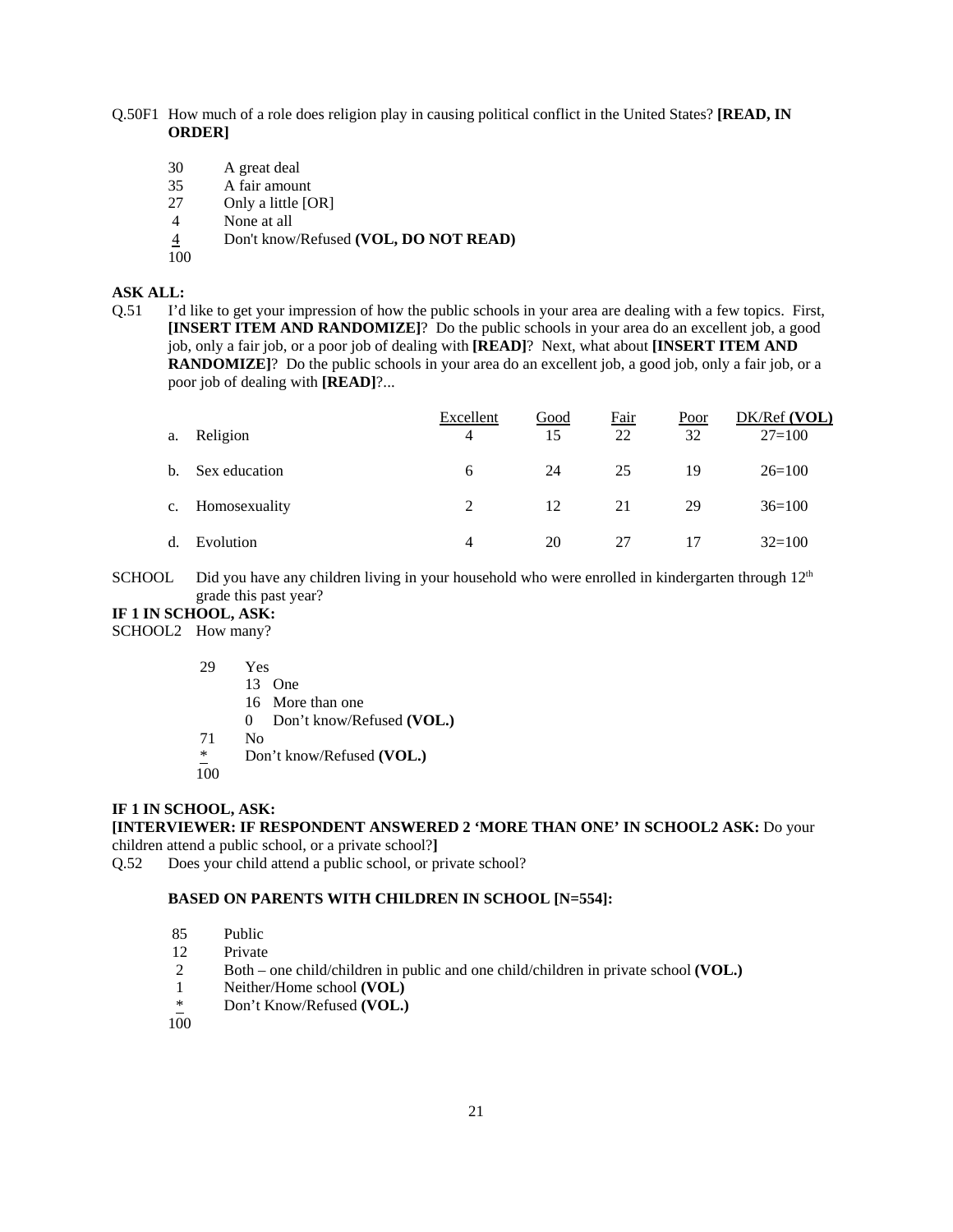### **IF 2,3 IN Q.52, ASK:**

Q.53 Is this a religious or church affiliated school, or not?

### **BASED ON PARENTS WITH CHILDREN IN SCHOOL [N=554]:**

- 9 Yes, religious or church affiliated school
- 5 No, not religious affiliated
- 85 Children attend public school
- 1 Other/home schooled (**VOL**.)<br>
\* Don't Know/Refused (**VOL.**)
- Don't Know/Refused **(VOL.)**

 $100$ 

#### **IF 1 IN SCHOOL, ASK:**

**[INTERVIEWER: IF RESPONDENT ANSWERED 2 'MORE THAN ONE' IN SCHOOL2, ASK:** Have any

- of your children ever mentioned feeling uncomfortable when the subject of religion came up at school, or not?**]**
- Q.54 Has your child ever mentioned feeling uncomfortable when the subject of religion came up at school, or not?

### **IF YES IN Q.54, ASK:**

Q.55 Has this happened often, or not?

#### **BASED ON PARENTS WITH CHILDREN IN SCHOOL [N=554]:**

- 5 Yes, has mentioned feeling uncomfortable
	- 2 Yes, has happened often
	- 3 No, not often
	- 0 Don't Know/Refused **(VOL.)**
- 91 No, hasn't mentioned feeling uncomfortable
- 3 Did not come up/Not applicable **(VOL.)**
- 1 Don't Know/Refused **(VOL.)**
- 100

# **IF 1 IN SCHOOL, ASK:**

**[INTERVIEWER: IF RESPONDENT ANSWERED 2 'MORE THAN ONE' IN SCHOOL2, ASK:** As far as you know, are there Bible study groups, prayer groups, or other religious groups at your children's school for

- students to participate in, or aren't there any groups like this at your children's school?]
- Q.56 As far as you know, are there Bible study groups, prayer groups, or other religious groups at your child's school for students to participate in, or aren't there any groups like this at your child's school?

#### **IF 1 IN Q.56, ASK:**

Q.57 As far as you know, do teachers invite or encourage students to participate in these groups, or doesn't this happen?

#### **BASED ON PARENTS WITH CHILDREN IN SCHOOL [N=554]:**

- 26 Yes, are religious groups
	- 13 Yes, teachers encourage participation in groups
	- 11 No teacher encouragement
	- 2 Don't know/Refused **(VOL.)**
- 64 No, aren't religious groups
- 10 Don't know/Refused **(VOL.)**
- 100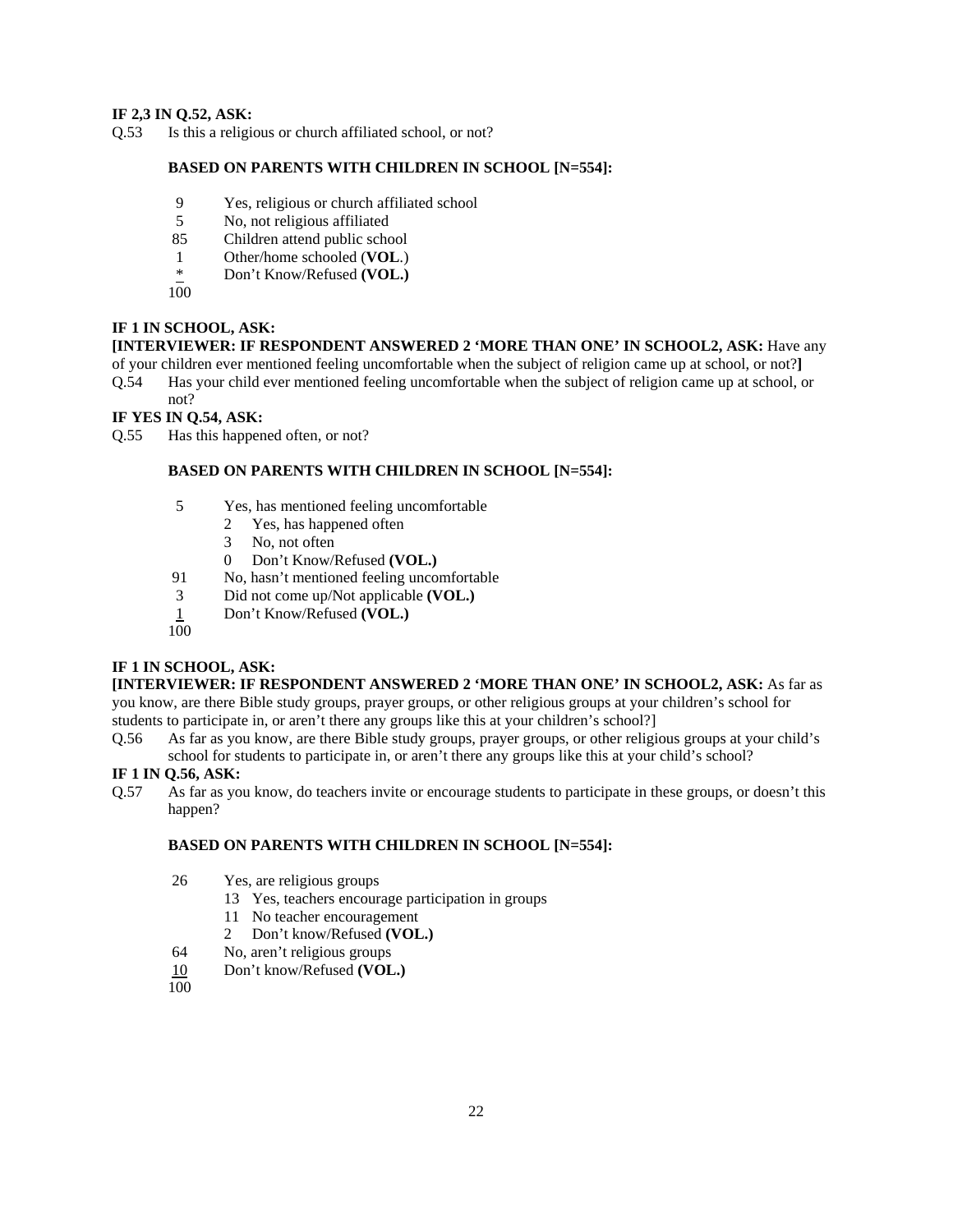#### **IF 1 IN SCHOOL, ASK:**

#### **[INTERVIEWER: IF RESPONDENT ANSWERED 2 'MORE THAN ONE' IN SCHOOL2, ASK:** Have any

of your children ever mentioned feeling uncomfortable when the subject of homosexuality came up at school, or not?]

Q.58 Has your child ever mentioned feeling uncomfortable when the subject of homosexuality came up at school, or not?

**IF YES IN Q.58, ASK:**

Q.59 Has this happened often, or not?

#### **BASED ON PARENTS WITH CHILDREN IN SCHOOL [N=554]:**

- 8 Yes, has mentioned feeling uncomfortable
	- 2 Yes, has happened often
	- 6 No, not often
	- 0 Don't Know/Refused **(VOL.)**
- 80 No, hasn't mentioned feeling uncomfortable
- 11 Did not come up/Not applicable **(VOL.)**
- 1 Don't Know/Refused **(VOL.)**

 $100$ 

#### **IF 1 IN SCHOOL, ASK:**

**[INTERVIEWER: IF RESPONDENT ANSWERED 2 'MORE THAN ONE' IN SCHOOL2, ASK:** Have any

- of your children ever mentioned feeling uncomfortable when the subject of evolution came up at school, or not?**]**
- Q.60 Has your child ever mentioned feeling uncomfortable when the subject of evolution came up at school, or not?

#### **IF YES IN Q.60, ASK:**

Q.61 Has this happened often, or not?

#### **BASED ON PARENTS WITH CHILDREN IN SCHOOL [N=554]:**

- 6 Yes, has mentioned feeling uncomfortable
	- 1 Yes, has happened often
	- 5 No, not often
	- 0 Don't Know/Refused **(VOL.)**
- 86 No, hasn't mentioned feeling uncomfortable
- 7 Did not come up/Not applicable **(VOL.)**
- 1 Don't Know/Refused **(VOL.)**
- 100

#### **ASK ALL:**

Q.62 I'd like to get your views on who should and who should not have a say on how evolution is taught in public schools. In your opinion, should **[INSERT ITEM; RANDOMIZE]** have a say in how evolution is addressed, or should they not have a say?

|                |                                 | Should     | Should not | Don't know/ |
|----------------|---------------------------------|------------|------------|-------------|
|                |                                 | have a say | have a say | Refused     |
| a.             | Scientists and science teachers | 70         | 24         | $6=100$     |
| $\mathbf{b}$ . | <b>Parents</b>                  | 79         | 17         | $4 = 100$   |
| C <sub>1</sub> | School boards                   | 59         | 34         | $7 = 100$   |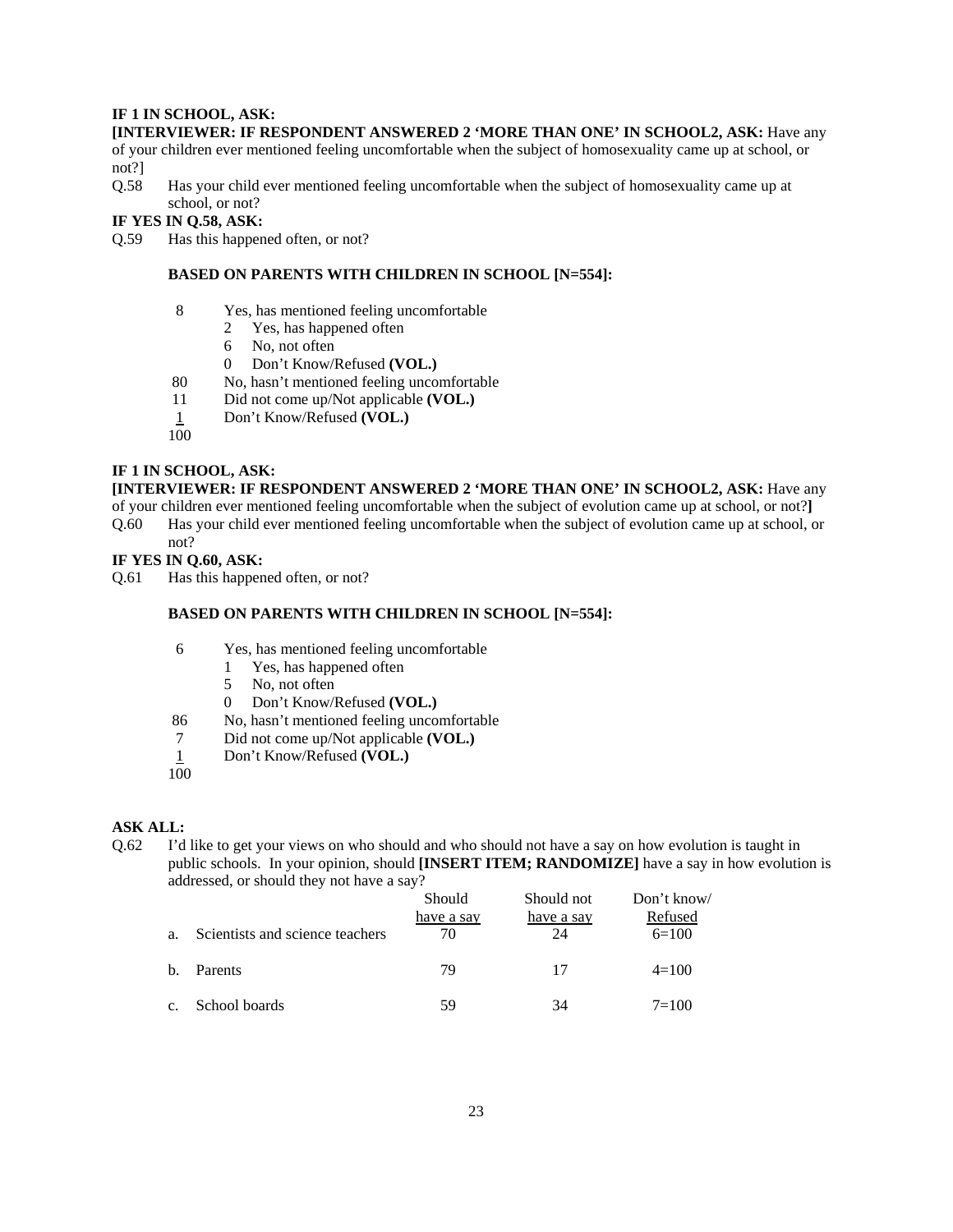- Q.63 And who should have the PRIMARY responsibility for deciding how evolution is taught in public schools? Should it be **[RANDOMIZE AND READ]**…
	- 28 Scientists and science teachers
	- 41 Parents<br>21 School
	- School boards
	- 10 Don't know/refused **[DO NOT READ]**  $\frac{10}{100}$
	-

And what's your view,…

#### **ROTATE QUESTIONS Q.64 AND Q.65**

Q.64 Would you generally favor or oppose teaching creationism ALONG WITH evolution in public schools?

|           |                    | March | <b>CBS/NY Times</b> |
|-----------|--------------------|-------|---------------------|
|           |                    | 2005  | Nov $2004^{21}$     |
| 64        | Favor              | 57    | 65                  |
| 26        | <b>Oppose</b>      | 33    | 29                  |
| <u>10</u> | Don't know/Refused | 10    | 6                   |
| 100       |                    | 100   | 100                 |

Q.65 Would you generally favor or oppose teaching creationism INSTEAD OF evolution in public schools?

|           |                    | March     | <b>CBS/NY Times</b> |
|-----------|--------------------|-----------|---------------------|
|           |                    | 2005      | <b>Nov 2004</b>     |
| 38        | Favor              | 33        | 37                  |
| 49        | <b>Oppose</b>      | 54        | 51                  |
| <u>13</u> | Don't know/Refused | <u>13</u> |                     |
| 100       |                    | 100       | -00                 |

Now, just a few questions for statistical purposes only...

PARTY In politics TODAY, do you consider yourself a Republican, Democrat, or Independent?

|              |                       |            |          |             | (VOL)          | (VOL)  |            |
|--------------|-----------------------|------------|----------|-------------|----------------|--------|------------|
|              |                       |            |          |             | N <sub>0</sub> | Other  |            |
| <b>Trend</b> |                       | Republican | Democrat | Independent | Preference     | Party  | Don't know |
|              | July, 2005            | 32         | 32       | 28          | 5              | $\ast$ | $3=100$    |
|              | June, 2005            | 30         | 32       | 32          | 4              | *      | $2=100$    |
|              | Mid-May, 2005         | 30         | 34       | 29          | 4              | *      | $3=100$    |
|              | Late March, 2005      | 29         | 32       | 36          | 2              | $\ast$ | $1 = 100$  |
|              | Mid-March, 2005       | 30         | 34       | 29          | 4              | *      | $3=100$    |
|              | February, 2005        | 31         | 32       | 30          | 4              |        | $2=100$    |
|              | January, 2005         | 32         | 33       | 30          | 4              | *      | $1 = 100$  |
|              | December, 2004        | 31         | 34       | 30          | 3              | *      | $2=100$    |
|              | Mid-October, 2004     | 30         | 33       | 30          | 4              | *      | $3=100$    |
|              | Late September, 2004  | 29         | 30       | 31          | 6              | *      | $4=100$    |
|              | Mid-September, 2004   | 29         | 31       | 30          |                | *      | $5=100$    |
|              | Early September, 2004 | 30         | 33       | 31          | 3              | *      | $3=100$    |
|              | August, 2004          | 31         | 35       | 27          | 4              | *      | $3=100$    |
|              | July, 2004            | 29         | 33       | 32          | 3              | *      | $3=100$    |
|              |                       |            |          |             |                |        |            |

<sup>&</sup>lt;sup>21</sup> CBS/New York Times question asked about 'creation' instead of "creationism" in Q.64 only.